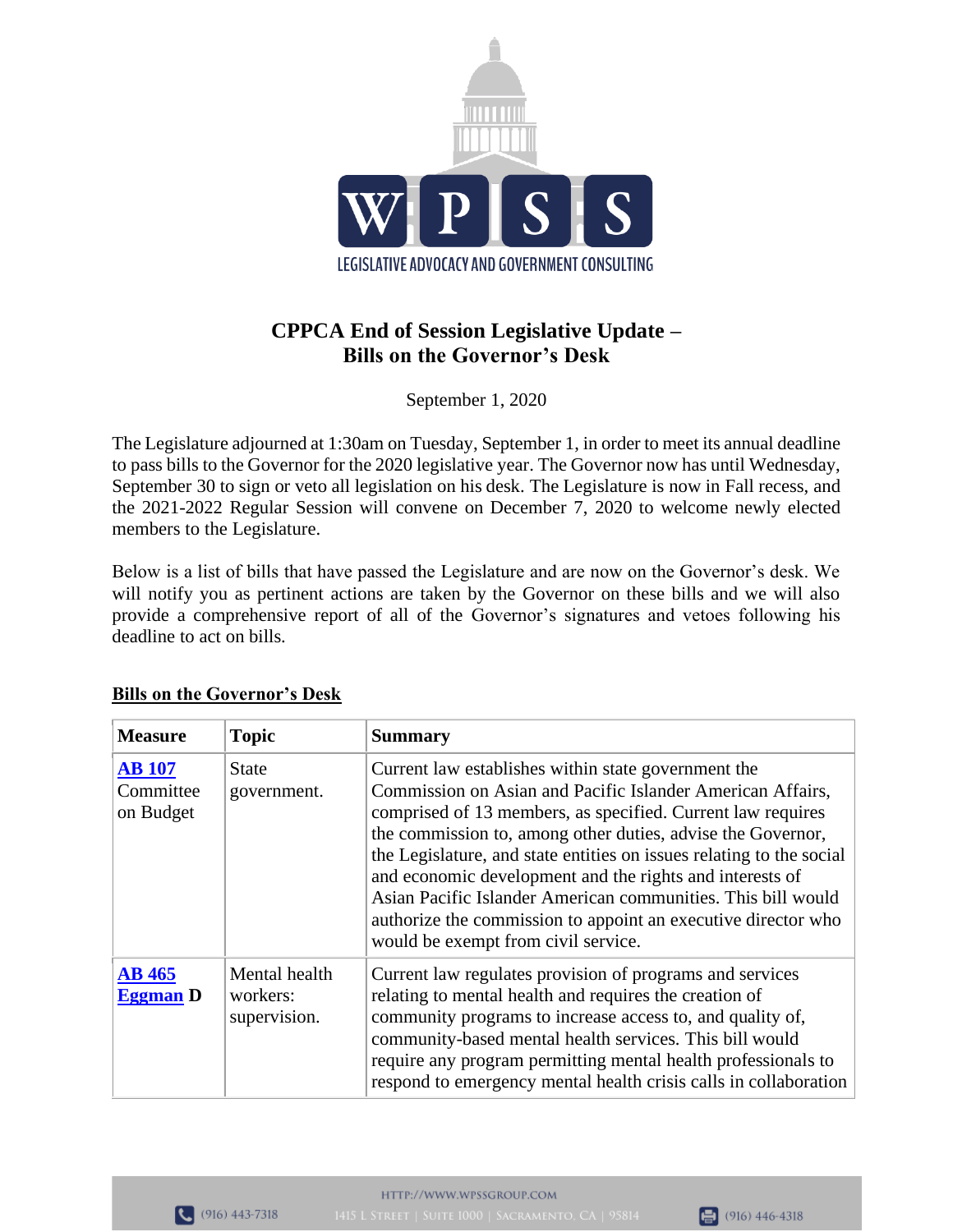|                                    |                                                                                                         | with law enforcement to ensure the program is supervised by a<br>licensed mental health professional, including, among others, a<br>licensed clinical social worker, except as specified.                                                                                                                                                                                                                                                                                                                                                                                                                                                                                                                                                                                                                                                                                                                                                                                                                                                         |
|------------------------------------|---------------------------------------------------------------------------------------------------------|---------------------------------------------------------------------------------------------------------------------------------------------------------------------------------------------------------------------------------------------------------------------------------------------------------------------------------------------------------------------------------------------------------------------------------------------------------------------------------------------------------------------------------------------------------------------------------------------------------------------------------------------------------------------------------------------------------------------------------------------------------------------------------------------------------------------------------------------------------------------------------------------------------------------------------------------------------------------------------------------------------------------------------------------------|
| <b>AB 518</b><br><b>Calderon D</b> | Surplus state real<br>property:<br>Southern Youth<br>Correctional<br>Reception<br>Center and<br>Clinic. | Current law authorizes the Director of General Services to sell<br>or lease certain property, known as the Southern Youth<br>Correctional Reception Center and Clinic, to the County of Los<br>Angeles by January 1, 2015, at market value upon terms and<br>conditions and subject to reservations and exceptions the<br>director determines are in the best interests of the state, and,<br>after January 1, 2015, authorizes the director to sell the<br>property to any other party at market value through a<br>competitive bid process. This bill would instead authorize the<br>director, until January 1, 2025, to sell that property to the City<br>of Norwalk at fair market value upon terms and conditions the<br>director determines are in the best interests of the state.                                                                                                                                                                                                                                                         |
| <b>AB 685</b><br><b>Reyes</b> D    | COVID-19:<br>imminent hazard<br>to employees:<br>exposure:<br>notification:<br>serious<br>violations.   | Would authorize the Division of Occupational Safety and<br>Health, when, in its opinion, a place of employment, operation,<br>or process, or any part thereof, exposes workers to the risk of<br>infection with severe acute respiratory syndrome coronavirus 2<br>(SARS-CoV-2, also known as COVID-19), so as to constitute<br>an imminent hazard to employees, to prohibit the performance<br>of that operation or process, or entry into that place of<br>employment. The bill would require the division to provide a<br>notice thereof to the employer, to be posted in a conspicuous<br>place at the place of employment. The bill would require such a<br>prohibition to be limited to the immediate area in which the<br>imminent hazard exists, as specified. The bill would require<br>such a prohibition to be issued in a manner so as not to<br>materially interrupt the performance of critical governmental<br>functions essential to ensuring public health and safety<br>functions or the delivery of electrical power or water. |
| <b>AB 846</b><br><b>Burke D</b>    | Public<br>employment:<br>public officers or<br>employees<br>declared by law<br>to be peace<br>officers. | Current law establishes the Commission on Peace Officer<br>Standards and Training within the Department of Justice to<br>perform various functions involving the training of peace<br>officers. Current law requires peace officers in this state to<br>meet specified minimum standards, including, among other<br>requirements, that peace officers be evaluated by a physician<br>and surgeon or psychologist and found to be free from any<br>physical, emotional, or mental condition that might adversely<br>affect the exercise of the powers of a peace officer. This bill<br>would require that evaluation to include bias against race or<br>ethnicity, gender, nationality, religion, disability, or sexual<br>orientation.                                                                                                                                                                                                                                                                                                            |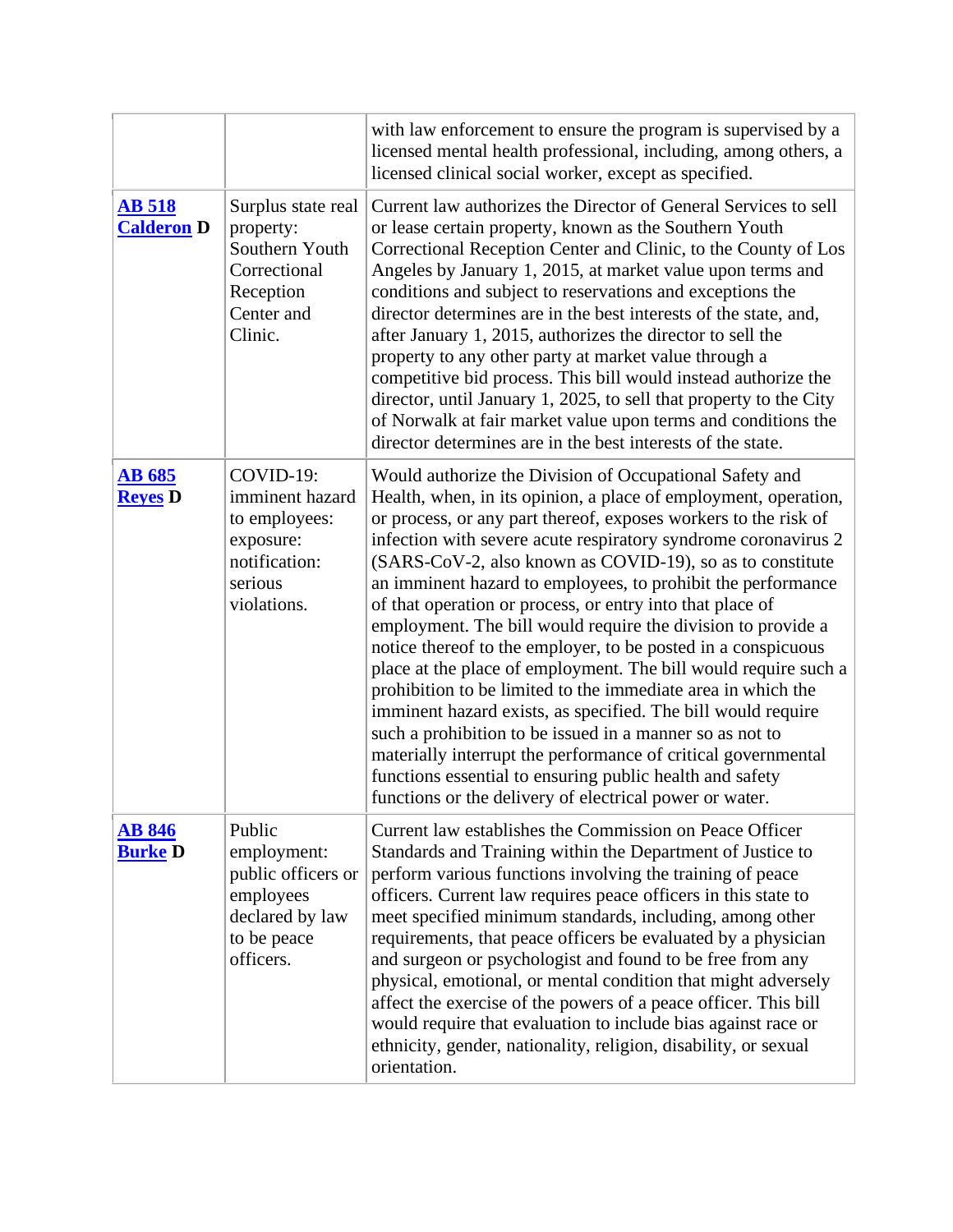| <b>AB 901</b><br><b>Gipson</b> D               | Juveniles.                             | In a county that has not elected to participate in a truancy<br>mediation program, current law authorizes the county<br>superintendent of schools to petition the juvenile court on<br>behalf of a pupil for proper disposition of a case. In a county<br>that has not established a school attendance review board,<br>existing law authorizes the school district to notify the district<br>attorney or probation officer, as specified, that available<br>community resources cannot resolve the problem of truancy or<br>insubordination. This bill would eliminate the authority of the<br>county superintendent of schools to petition the juvenile court<br>on behalf of a pupil, as described above, in a county that has<br>not elected to participate in a truancy mediation program.                                                      |
|------------------------------------------------|----------------------------------------|------------------------------------------------------------------------------------------------------------------------------------------------------------------------------------------------------------------------------------------------------------------------------------------------------------------------------------------------------------------------------------------------------------------------------------------------------------------------------------------------------------------------------------------------------------------------------------------------------------------------------------------------------------------------------------------------------------------------------------------------------------------------------------------------------------------------------------------------------|
| <b>AB</b> 904<br><b>Chau D</b>                 | Search warrants:<br>tracking devices.  | Current law authorizes a search warrant to be issued upon<br>specified grounds, including that the information to be received<br>from the use of a tracking device constitutes evidence that<br>tends to show that a felony or specified misdemeanors has been<br>committed or is being committed, tends to show that a<br>particular person has committed a felony or those specified<br>misdemeanors, or will assist in locating an individual who has<br>committed or is committing a felony or those specified<br>misdemeanors. Current law defines tracking device for these<br>purposes as any electronic or mechanical device that permits<br>the tracking of the movement of a person or object. This bill<br>would specify that a tracking device includes any software that<br>permits the tracking of the movement of a person or object. |
| <b>AB 1145</b><br>Garcia,<br><b>Cristina D</b> | Child abuse:<br>reportable<br>conduct. | The Child Abuse and Neglect Reporting Act requires a<br>mandated reporter, as defined, to make a report to a specified<br>agency whenever the mandated reporter, in his or her<br>professional capacity or within the scope of his or her<br>employment, has knowledge of or observes a child whom the<br>mandated reporter knows or reasonably suspects has been the<br>victim of child abuse or neglect. Current law provides that<br>"child abuse or neglect" for these purposes includes "sexual"<br>assault,". This bill would provide that "sexual assault" for these<br>purposes does not include voluntary sodomy, oral copulation,<br>or sexual penetration, if there are no indicators of abuse, unless<br>that conduct is between a person who is 21 years of age or<br>older and a minor who is under 16 years of age.                   |
| <u>AB 1196</u><br><b>Gipson D</b>              | Peace officers:<br>use of force.       | Current law authorizes a peace officer to make an arrest<br>pursuant to a warrant or based upon probable cause, as<br>specified. Under current law, an arrest is made by the actual<br>restraint of the person or by submission to the custody of the<br>arresting officer. Current law authorizes a peace officer to use<br>reasonable force to effect the arrest, to prevent escape, or to                                                                                                                                                                                                                                                                                                                                                                                                                                                         |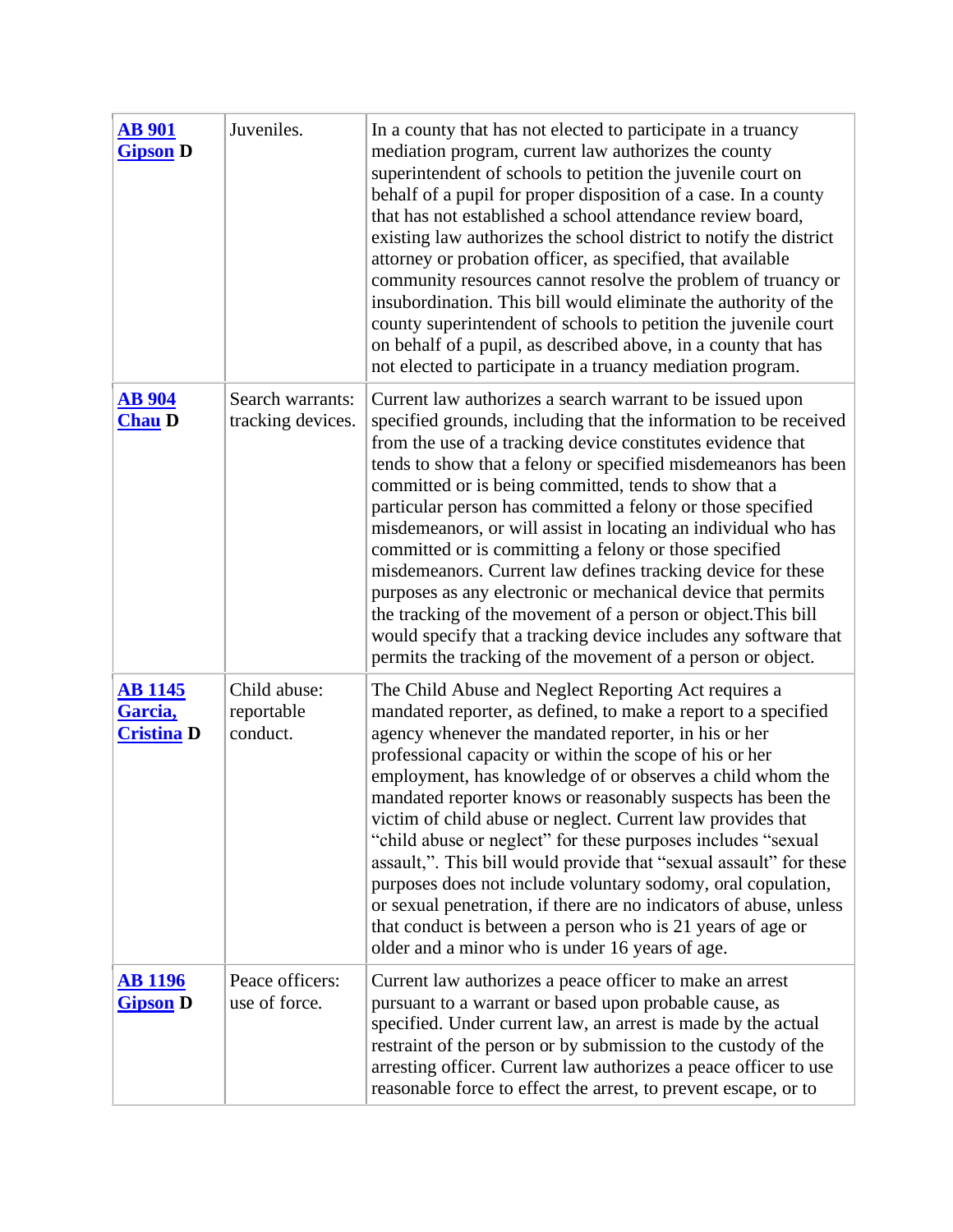|                                    |                                                     | overcome resistance. This bill would prohibit a law<br>enforcement agency from authorizing the use of a carotid<br>restraint or a choke hold, as defined.                                                                                                                                                                                                                                                                                                                                                                                                                                                                                                                                                                                                                                                                                                                                                                                                                                                                                                                                                                                                       |
|------------------------------------|-----------------------------------------------------|-----------------------------------------------------------------------------------------------------------------------------------------------------------------------------------------------------------------------------------------------------------------------------------------------------------------------------------------------------------------------------------------------------------------------------------------------------------------------------------------------------------------------------------------------------------------------------------------------------------------------------------------------------------------------------------------------------------------------------------------------------------------------------------------------------------------------------------------------------------------------------------------------------------------------------------------------------------------------------------------------------------------------------------------------------------------------------------------------------------------------------------------------------------------|
| <b>AB1299</b><br><b>Salas D</b>    | Peace officers:<br>employment.                      | Would require any agency that employs specified peace<br>officers to provide a notification, as described, to the<br>Commission on Peace Officer Standards and Training when a<br>peace officer is terminated or, if an officer leaves the agency<br>with a complaint, charge, or investigation of a serious nature,<br>as defined, pending, would require the agency to complete the<br>investigation as specified and notify the commission of its<br>findings. The bill would require the commission to include this<br>information in an officer's profile and make that information<br>available to specified parties including any law enforcement<br>agency that is conducting a preemployment background<br>investigation of the subject of the profile. The bill would also<br>allow a peace officer to have this information removed from<br>their profile if a court subsequently finds that an allegation of a<br>serious nature was improperly found to be sustained, as<br>specified.                                                                                                                                                             |
| <b>AB</b> 1304<br><b>Waldron R</b> | California MAT<br>Re-Entry<br>Incentive<br>Program. | Current law makes specified persons subject to parole<br>supervision by the Department of Corrections and<br>Rehabilitation, including a person who has been released from<br>a state prison after conviction for a serious or violent felony or<br>a crime for which the person is classified as a high-risk sex<br>offender, and specifies the length of time the person is required<br>to be supervised on parole. This bill, contingent upon the<br>appropriation to the State Department of Health Care Services<br>of funds received pursuant to a specified federal grant, would<br>establish the California MAT Re-Entry Incentive Program,<br>which would make a person released from prison on parole,<br>with specified exceptions, who has been enrolled in, or<br>successfully completed, an institutional substance abuse<br>program, eligible for a reduction in the period of parole if the<br>person successfully participates in a substance abuse treatment<br>program that employs a multifaceted approach to treatment,<br>including the use of United States Food and Drug<br>Administration approved medically assisted treatment (MAT). |
| <u>AB 1506</u><br><b>McCarty D</b> | Police use of<br>force.                             | Current law requires law enforcement agencies to report to the<br>Department of Justice, as specified, any incident in which a<br>peace officer is involved in a shooting or use of force that<br>results in death or serious bodily injury. This bill would create<br>a division within the Department of Justice to, upon the request<br>of a law enforcement agency, review the use-of-force policy of<br>the agency and make recommendations, as specified.                                                                                                                                                                                                                                                                                                                                                                                                                                                                                                                                                                                                                                                                                                 |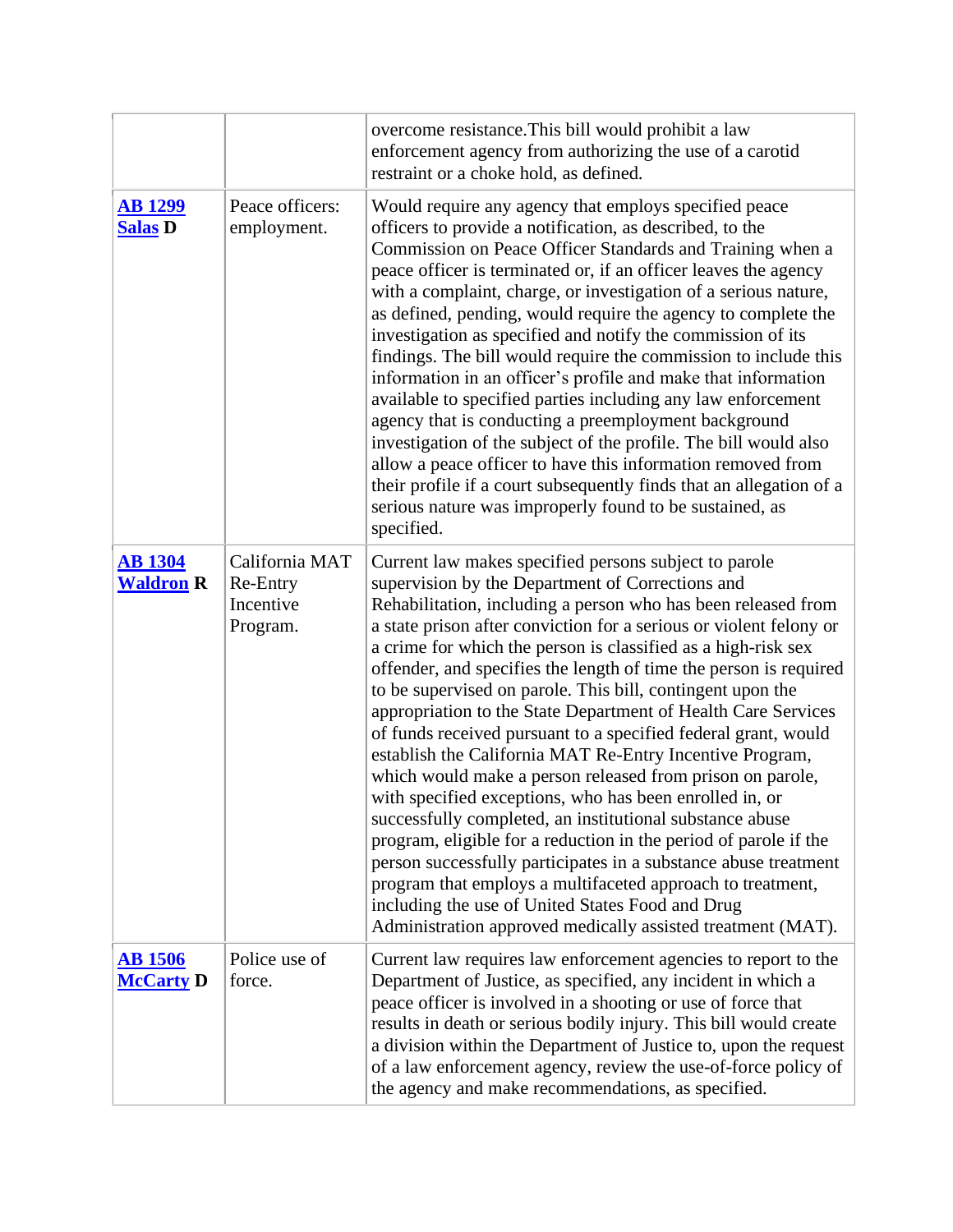| <b>AB 1845</b><br>Rivas,<br>Luz D                    | Homelessness:<br>Office to End<br>Homelessness.                                                         | Would create, within the Governor's office, the Office to End<br>Homelessness, which would be administered by the Secretary<br>on Homelessness appointed by the Governor. The bill would<br>require that the office serve the Governor as the lead entity for<br>ending homelessness in California and would task the office<br>with coordinating homeless programs, services, data, and<br>policies between federal, state, and local agencies, among other<br>responsibilities. The bill would require the office to exercise<br>various powers and duties, including, among others, making<br>recommendations to the Governor and the Legislature<br>regarding new state policies, programs, and actions on<br>homelessness.                                                                                                                                             |
|------------------------------------------------------|---------------------------------------------------------------------------------------------------------|-----------------------------------------------------------------------------------------------------------------------------------------------------------------------------------------------------------------------------------------------------------------------------------------------------------------------------------------------------------------------------------------------------------------------------------------------------------------------------------------------------------------------------------------------------------------------------------------------------------------------------------------------------------------------------------------------------------------------------------------------------------------------------------------------------------------------------------------------------------------------------|
| <b>AB 1869</b><br><b>Committee</b><br>on Budget      | Criminal fees.                                                                                          | Current law imposes various fees contingent upon a criminal<br>arrest, prosecution, or conviction for the cost of administering<br>the criminal justice system, including administering probation<br>and mandatory supervision, processing arrests and citations,<br>and administering home detention programs, continuous<br>electronic monitoring programs, work furlough programs, and<br>work release programs. This bill would repeal the authority to<br>collect many of these fees, among others. The bill would make<br>the unpaid balance of these court-imposed costs unenforceable<br>and uncollectible and would require any portion of a judgment<br>imposing those costs to be vacated.                                                                                                                                                                       |
| <b>AB 1906</b><br><b>Salas D</b>                     | Pregnant peace<br>officers: duty<br>assignment<br>policy.                                               | Would require the Department of Corrections and<br>Rehabilitation, in consultation with the Department of Human<br>Resources, on or before January 1, 2021, to establish a policy<br>pursuant to which a pregnant peace officer shall be permitted to<br>perform alternate, light duty assignments, subject to a medical<br>certification that establishes the nature of their pregnancy-<br>related limitations. The bill would require the policy to include<br>specified elements.                                                                                                                                                                                                                                                                                                                                                                                       |
| <b>AB 1927</b><br><b>Boerner</b><br><b>Horvath D</b> | Witness<br>testimony in<br>sexual assault<br>cases:<br>inadmissability<br>in a separate<br>prosecution. | Would make the testimony of a victim or witness in a felony<br>prosecution for a violation or attempted violation of specified<br>crimes of sexual assault that states that the victim or witness, at<br>or around the time of the violation or attempted violation,<br>unlawfully possessed or used a controlled substance or alcohol<br>inadmissible in a separate prosecution of that victim or witness<br>to prove illegal possession or use of that controlled substance<br>or alcohol. The bill would specify that evidence that the<br>testifying witness unlawfully possessed or used a controlled<br>substance or alcohol is not excluded from use in the felony<br>prosecution for a violation or attempted violation of specified<br>crimes of sexual assault. The bill would specify that evidence<br>that a witness received use immunity for testimony is not |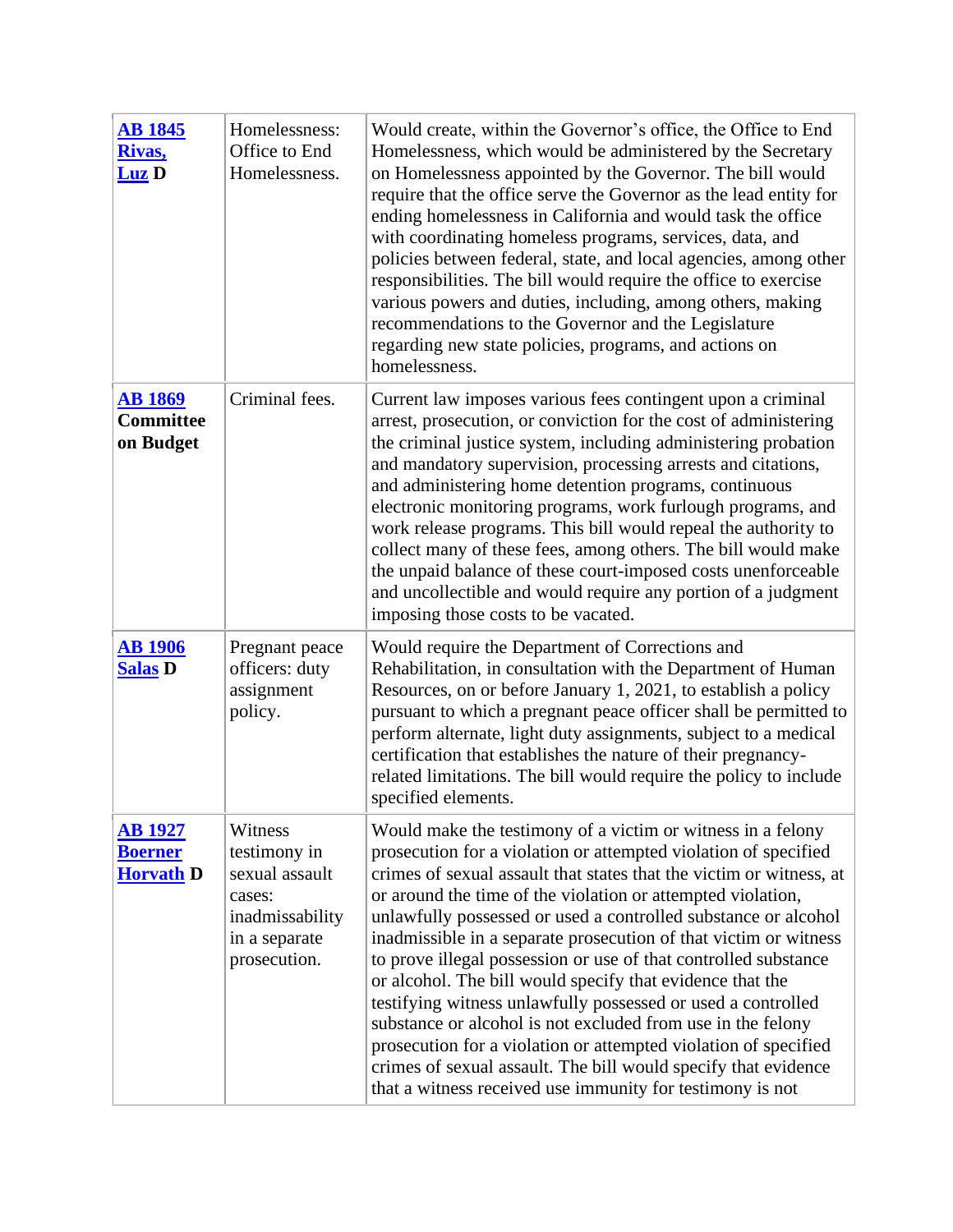|                                             |                                                                 | excluded in the felony prosecution of a violation or attempted<br>violation of specified crimes of sexual assault.                                                                                                                                                                                                                                                                                                                                                                                                                                                                                                                                                                                                                                                                                                                                                                                                                                                                                                                                                                                                                                                                                                                                                                                                                                                                                                              |
|---------------------------------------------|-----------------------------------------------------------------|---------------------------------------------------------------------------------------------------------------------------------------------------------------------------------------------------------------------------------------------------------------------------------------------------------------------------------------------------------------------------------------------------------------------------------------------------------------------------------------------------------------------------------------------------------------------------------------------------------------------------------------------------------------------------------------------------------------------------------------------------------------------------------------------------------------------------------------------------------------------------------------------------------------------------------------------------------------------------------------------------------------------------------------------------------------------------------------------------------------------------------------------------------------------------------------------------------------------------------------------------------------------------------------------------------------------------------------------------------------------------------------------------------------------------------|
| <b>AB 1929</b><br>Rubio,<br><b>Blanca</b> D | Child abuse and<br>neglect<br>reporting.                        | Current law, only until January 1, 2021, authorizes certain<br>county welfare agencies to develop a pilot program for<br>internet-based reporting of child abuse and neglect, as<br>specified, by specified mandated reporters. Existing law, only<br>until January 1, 2021, also requires the State Department of<br>Social Services to consult with the County Welfare Directors<br>Association of California and the county welfare agencies of<br>the individual counties to determine which counties may be<br>involved in the pilot program and to oversee and administer the<br>pilot program. Existing law requires a county that chooses to<br>participate in the pilot program to hire an evaluator to monitor<br>implementation of the program, to develop outcome measures<br>that determine the effectiveness of the pilot program of the<br>county, as specified, and to report to specified committees of<br>the Legislature on or before January 1, 2020, on the<br>effectiveness of the pilot program. Current law authorizes the<br>department to conclude a county pilot program prior to January<br>1, 2021, if the evaluation and monitoring indicate that<br>implementation of the program compromises the safety of<br>children. This bill would extend operation of the pilot program<br>indefinitely and would permit the reporting system developed<br>to receive reports from any mandated reporter. |
| <b>AB 1945</b><br><b>Salas D</b>            | Emergency<br>services: first<br>responders.                     | Would, for purposes of the California Emergency Services Act,<br>define "first responder" as an employee of the state or a local<br>public agency who provides emergency response services,<br>including a peace officer, firefighter, paramedic, emergency<br>medical technician, public safety dispatcher, or public safety<br>telecommunicator.                                                                                                                                                                                                                                                                                                                                                                                                                                                                                                                                                                                                                                                                                                                                                                                                                                                                                                                                                                                                                                                                              |
| <b>AB 1950</b><br><b>Kamlager D</b>         | of terms.                                                       | Probation: length   Current law authorizes courts that have jurisdiction in<br>misdemeanor cases to suspend the sentence and make and<br>enforce terms of probation in those cases, for a period not to<br>exceed 3 years, except when the period of the maximum<br>sentence imposed by law exceeds 3 years, in which case the<br>terms of probation may be imposed for a longer period than 3<br>years, but not to exceed the time for which the person may be<br>imprisoned. This bill would instead restrict the period of<br>probation for a misdemeanor to no longer than one year, except<br>as specified.                                                                                                                                                                                                                                                                                                                                                                                                                                                                                                                                                                                                                                                                                                                                                                                                                |
| <u>AB 1976</u><br><b>Eggman</b> D           | Mental health<br>services: assisted<br>outpatient<br>treatment. | The Assisted Outpatient Treatment Demonstration Project Act<br>of 2002, known as Laura's Law, until January 1, 2022,<br>authorizes each county to elect to offer specified mental health<br>programs either through a resolution adopted by the county                                                                                                                                                                                                                                                                                                                                                                                                                                                                                                                                                                                                                                                                                                                                                                                                                                                                                                                                                                                                                                                                                                                                                                          |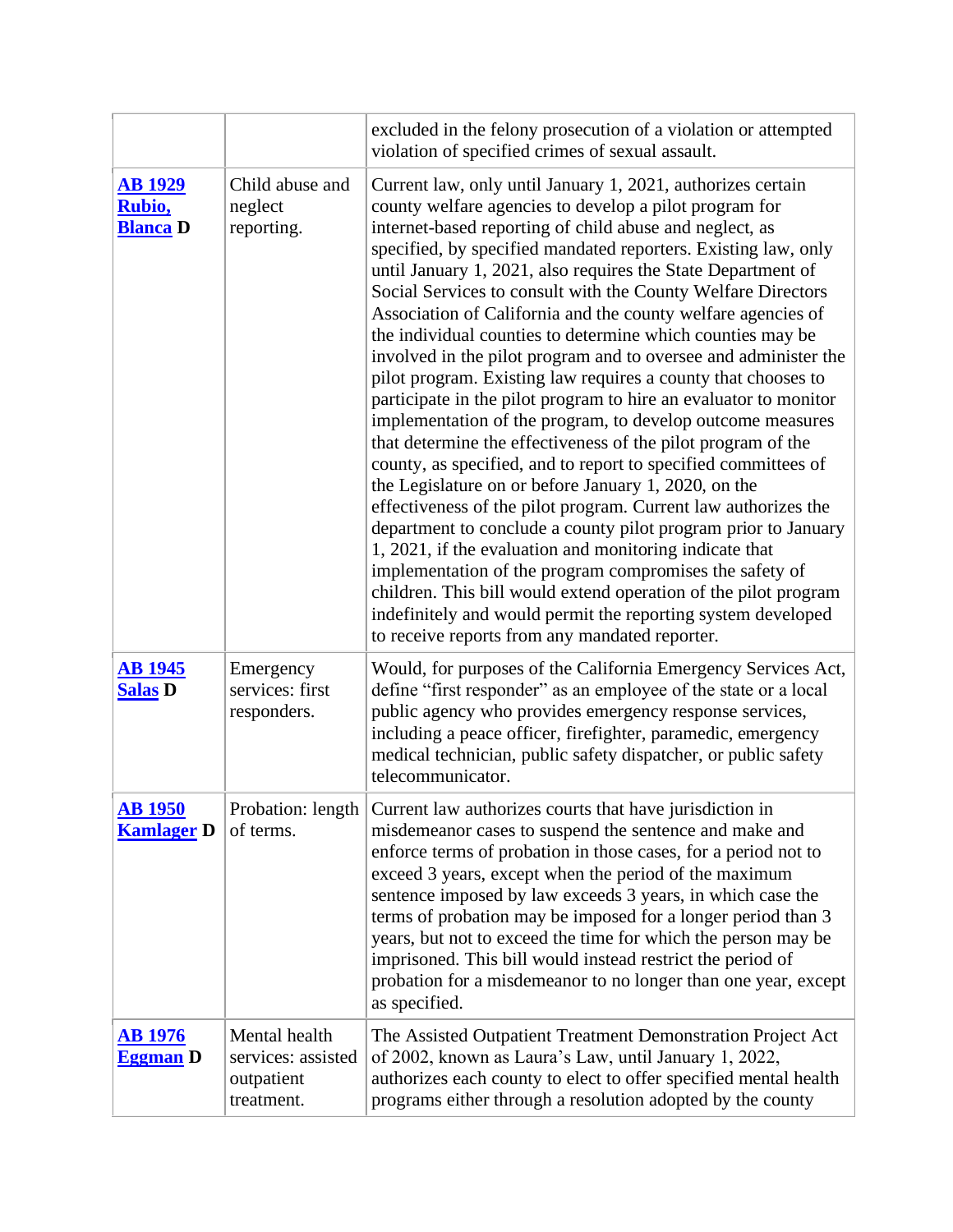|                                     |                                              | board of supervisors or through the county budget process, if<br>the county board of supervisors makes a finding that specified<br>mental health programs will not be reduced as a result of<br>participating. Current law authorizes participating counties to<br>pay for the services provided from moneys distributed to the<br>counties from various continuously appropriated funds,<br>including the Mental Health Services Fund, when included in a<br>county plan, as specified. This bill, commencing July 1, 2021,<br>would instead require a county or group of counties to offer<br>those mental health programs, unless a county or group of<br>counties opts out by a resolution passed by the governing body<br>stating the reasons for opting out and any facts or<br>circumstances relied on in making that decision.                                                                                                                                          |
|-------------------------------------|----------------------------------------------|---------------------------------------------------------------------------------------------------------------------------------------------------------------------------------------------------------------------------------------------------------------------------------------------------------------------------------------------------------------------------------------------------------------------------------------------------------------------------------------------------------------------------------------------------------------------------------------------------------------------------------------------------------------------------------------------------------------------------------------------------------------------------------------------------------------------------------------------------------------------------------------------------------------------------------------------------------------------------------|
| <b>AB 1979</b><br><b>Friedman D</b> | Foster youth:<br>housing.                    | Current law requires county agencies that place children in<br>foster care to conduct an evaluation of the county's placement<br>resources and programs in relation to the needs of children<br>placed in out-of-home care, and requires county placement<br>agencies to specifically examine placements that are out of<br>county and determine the reason the placement was<br>necessary. This bill would additionally require a county<br>placement agency to conduct an evaluation of the county's<br>placement resources and programs in relation to the needs of<br>nonminor dependents and to examine its ability to meet the<br>emergency housing needs of nonminor dependents, as<br>specified.                                                                                                                                                                                                                                                                        |
| <b>AB 2112</b><br><b>Ramos D</b>    | Suicide<br>prevention.                       | Would authorize the State Department of Public Health to<br>establish the Office of Suicide Prevention within the<br>department, would require the office to perform specified<br>duties, including providing information and technical<br>assistance to statewide and regional partners regarding best<br>practices on suicide prevention policies and programs and<br>reporting on progress to reduce rates of suicide, and authorize<br>the office to apply for and use federal, state, and foundation<br>grants. The bill would require the office to consult with the<br>Mental Health Services Oversight and Accountability<br>Commission to implement suicide prevention efforts. The bill<br>would require that the duties and responsibilities of the office<br>be accomplished with existing staff and resources. The bill<br>would make these provisions operative subject to an<br>appropriation for these purposes in the annual Budget Act or<br>another statute. |
| <b>AB 2147</b><br><b>Reyes</b> D    | Convictions:<br>expungement:<br>incarcerated | Current law authorizes a court to allow a defendant sentenced<br>to county jail for a felony to withdraw their plea of guilty or<br>plea of nolo contendere and enter a plea of not guilty, after the                                                                                                                                                                                                                                                                                                                                                                                                                                                                                                                                                                                                                                                                                                                                                                           |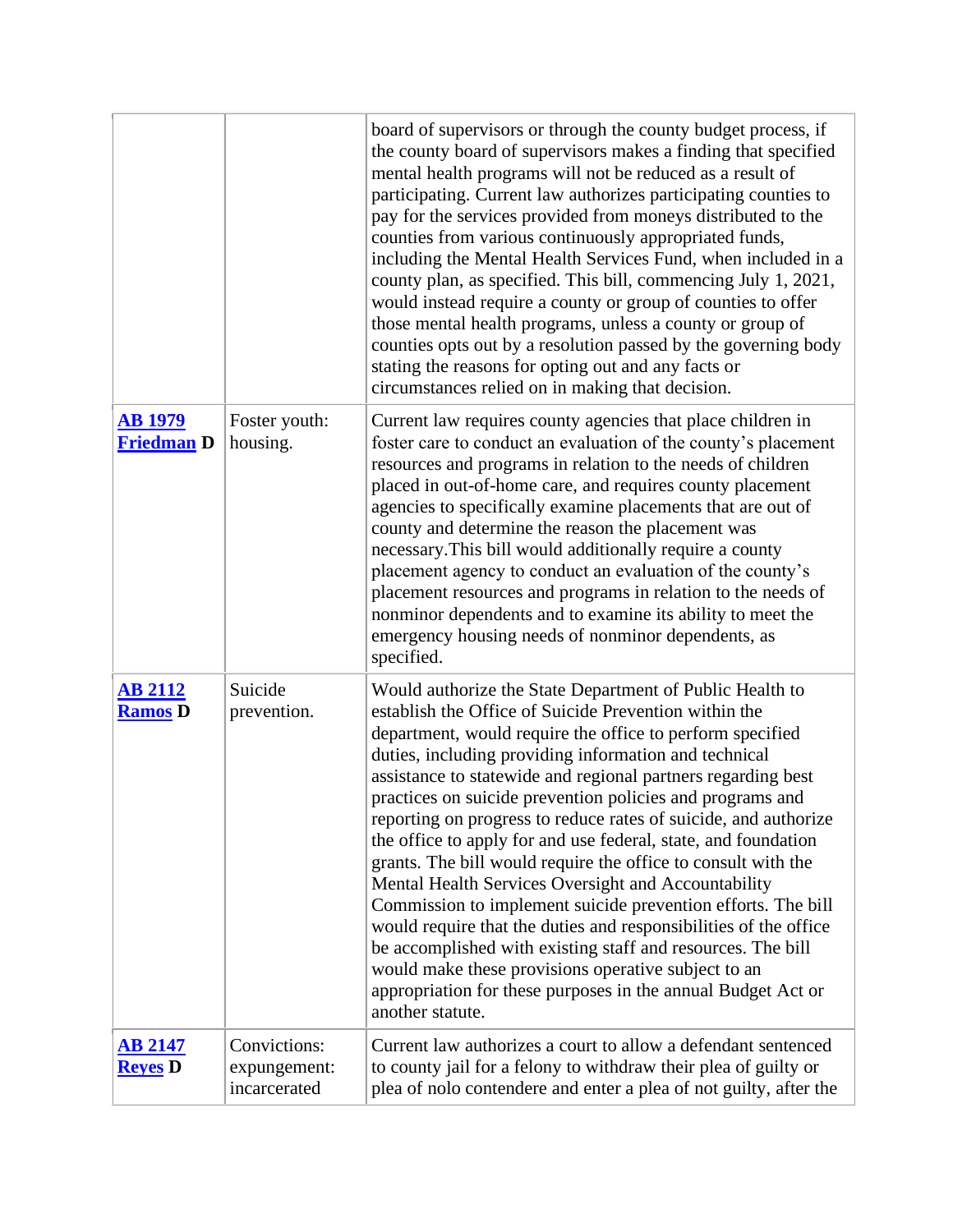|                                                    | individual hand<br>crews.                                                                     | lapse of one or 2 years following the defendant's completion of<br>the sentence, provided that the defendant is not under<br>supervision, and is not serving a sentence for, on probation for,<br>or charged with the commission of any offense. Current law<br>requires the defendant to be released from all penalties and<br>disabilities resulting from the offense of which the defendant<br>was convicted, except as specified. This bill would allow a<br>defendant who successfully participated in the California<br>Conservation Camp Program or a county incarcerated<br>individual hand crew as an incarcerated individual hand crew<br>member, and has been released from custody, to petition to<br>withdraw their plea of guilty or plea of nolo contendere and<br>enter a plea of not guilty. The bill would make persons<br>convicted of specified violent felonies and sex offenses<br>ineligible for relief.                                        |
|----------------------------------------------------|-----------------------------------------------------------------------------------------------|------------------------------------------------------------------------------------------------------------------------------------------------------------------------------------------------------------------------------------------------------------------------------------------------------------------------------------------------------------------------------------------------------------------------------------------------------------------------------------------------------------------------------------------------------------------------------------------------------------------------------------------------------------------------------------------------------------------------------------------------------------------------------------------------------------------------------------------------------------------------------------------------------------------------------------------------------------------------|
| <u>AB 2174</u><br><b>Gallagher R</b>               | Homeless<br>multidisciplinary<br>personnel teams.                                             | Would additionally authorize the Counties of Yuba and Sutter<br>to jointly establish a homeless adult and family<br>multidisciplinary personnel team. This bill would make<br>legislative findings and declarations as to the necessity of a<br>special statute for the Counties of Yuba and Sutter.                                                                                                                                                                                                                                                                                                                                                                                                                                                                                                                                                                                                                                                                   |
| <b>AB 2265</b><br><b>Quirk-</b><br>Silva D         | Mental Health<br>Services Act:<br>use of funds for<br>substance use<br>disorder<br>treatment. | The Mental Health Services Act (MHSA), an initiative measure<br>enacted by the voters as Proposition 63 at the November 2,<br>2004, statewide general election, funds a system of county<br>mental health plans for the provision of mental health services,<br>as specified. The act establishes the Mental Health Services<br>Fund, which is continuously appropriated to, and administered<br>by, the State Department of Health Care Services to fund<br>specified county mental health programs. This bill would<br>authorize the services for adults, older adults, and children, as<br>well as innovative programs and prevention and early<br>intervention programs that are provided by counties as part of<br>the MHSA to include substance use disorder treatment for<br>children, adults, and older adults with cooccurring mental<br>health and substance use disorders who are eligible to receive<br>mental health services pursuant to those programs. |
| <b>AB 2321</b><br><u>Jones-</u><br><b>Sawver</b> D | Juvenile court<br>records: access.                                                            | Current law requires the juvenile court to order the petition of a<br>minor who is subject to the jurisdiction of the court dismissed<br>if the minor satisfactorily completes a term of probation or an<br>informal program of supervision, as specified, and requires the<br>court to seal all records pertaining to that dismissed petition in<br>the custody of the juvenile court and in the custody of law<br>enforcement agencies, the probation department, or the<br>Department of Justice in accordance with a specified<br>procedure. Current law also generally authorizes a person who                                                                                                                                                                                                                                                                                                                                                                    |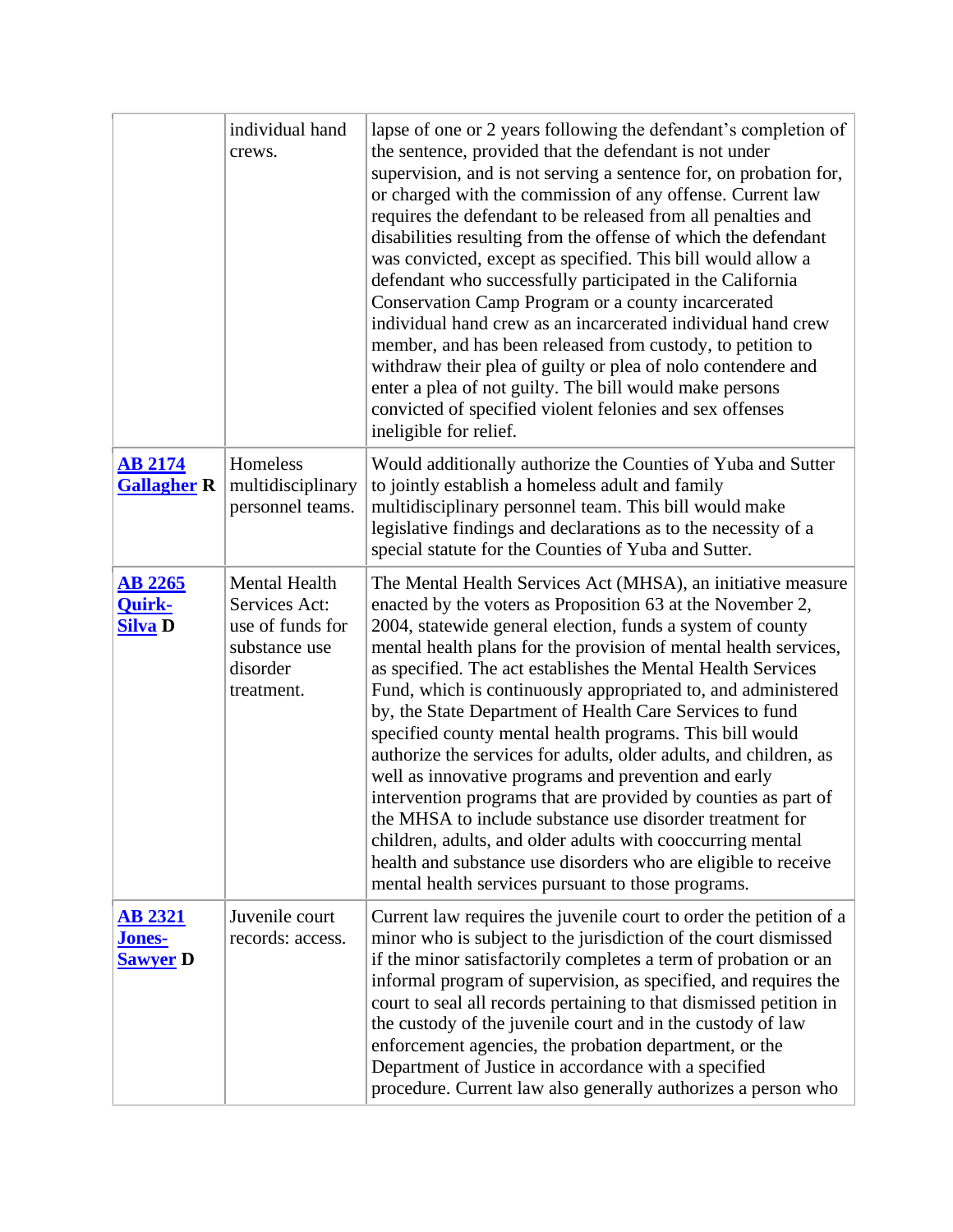|                                           |                             | is the subject of a juvenile court record, or the county probation<br>officer, to petition the court to seal the person's records,<br>including records of arrest, relating to the person's case in the<br>custody of the juvenile court and the probation officer and any<br>other agencies, including law enforcement agencies and public<br>officials. This bill would authorize a judge or prosecutor to<br>access specified sealed records under these provisions for the<br>limited purpose of processing the request of a victim or<br>victim's family member to certify victim helpfulness on<br>specified United States Department of Homeland Security<br>forms.                                                                                                                                                                                                                                                                                                                                                                                                       |
|-------------------------------------------|-----------------------------|----------------------------------------------------------------------------------------------------------------------------------------------------------------------------------------------------------------------------------------------------------------------------------------------------------------------------------------------------------------------------------------------------------------------------------------------------------------------------------------------------------------------------------------------------------------------------------------------------------------------------------------------------------------------------------------------------------------------------------------------------------------------------------------------------------------------------------------------------------------------------------------------------------------------------------------------------------------------------------------------------------------------------------------------------------------------------------|
| <b>AB 2338</b><br><b>Weber D</b>          | Courts: contempt<br>orders. | Would permit the court to grant probation or a conditional<br>sentence, as defined, in lieu of an order for community service,<br>imprisonment, or both, for a party found in contempt for failure<br>to comply with a court order pursuant to the Family Code.                                                                                                                                                                                                                                                                                                                                                                                                                                                                                                                                                                                                                                                                                                                                                                                                                  |
| <b>AB 2342</b><br><b>McCarty D</b>        | Parole.                     | Would create a program under which the length of a parolee's<br>period of parole could be reduced through credits earned by<br>successfully completing specified education, training, or<br>treatment programs, or by participating in volunteer service,<br>while adhering to the conditions of parole. The bill would make<br>this program inapplicable to a person who is required to<br>register as a sex offender. The bill would, if AB 1304 is<br>enacted, additionally require this program to award credits for<br>participation in substance abuse treatment programs, as<br>specified.                                                                                                                                                                                                                                                                                                                                                                                                                                                                                |
| <b>AB 2425</b><br>Stone,<br><b>Mark D</b> | Juvenile police<br>records. | Would prohibit a law enforcement agency in any county from<br>releasing a copy of a juvenile police record if the subject of the<br>juvenile police record is (1) a minor who has been diverted by<br>police officers from arrest, citation, detention, or referral to<br>probation or any district attorney and who is currently<br>participating in a diversion program or who has satisfactorily<br>completed a diversion program, (2) a minor who has been<br>counseled and released by police officers without an arrest,<br>citation, detention, or referral to probation or any district<br>attorney, or (3) a minor who does not fall within the<br>jurisdiction of the juvenile delinquency court under current<br>state law, except as specified. The bill would require the law<br>enforcement agency in possession of the juvenile police record<br>to seal the applicable juvenile police records and all other<br>records in its custody relating to the minor's law enforcement<br>contact or referral and participation in a diversion program, as<br>specified. |
| <b>AB 2426</b><br><b>Reyes</b> D          | Victims of<br>crime.        | Current state law requires, upon request by specified persons,<br>that a certifying official from a certifying entity, as defined,                                                                                                                                                                                                                                                                                                                                                                                                                                                                                                                                                                                                                                                                                                                                                                                                                                                                                                                                               |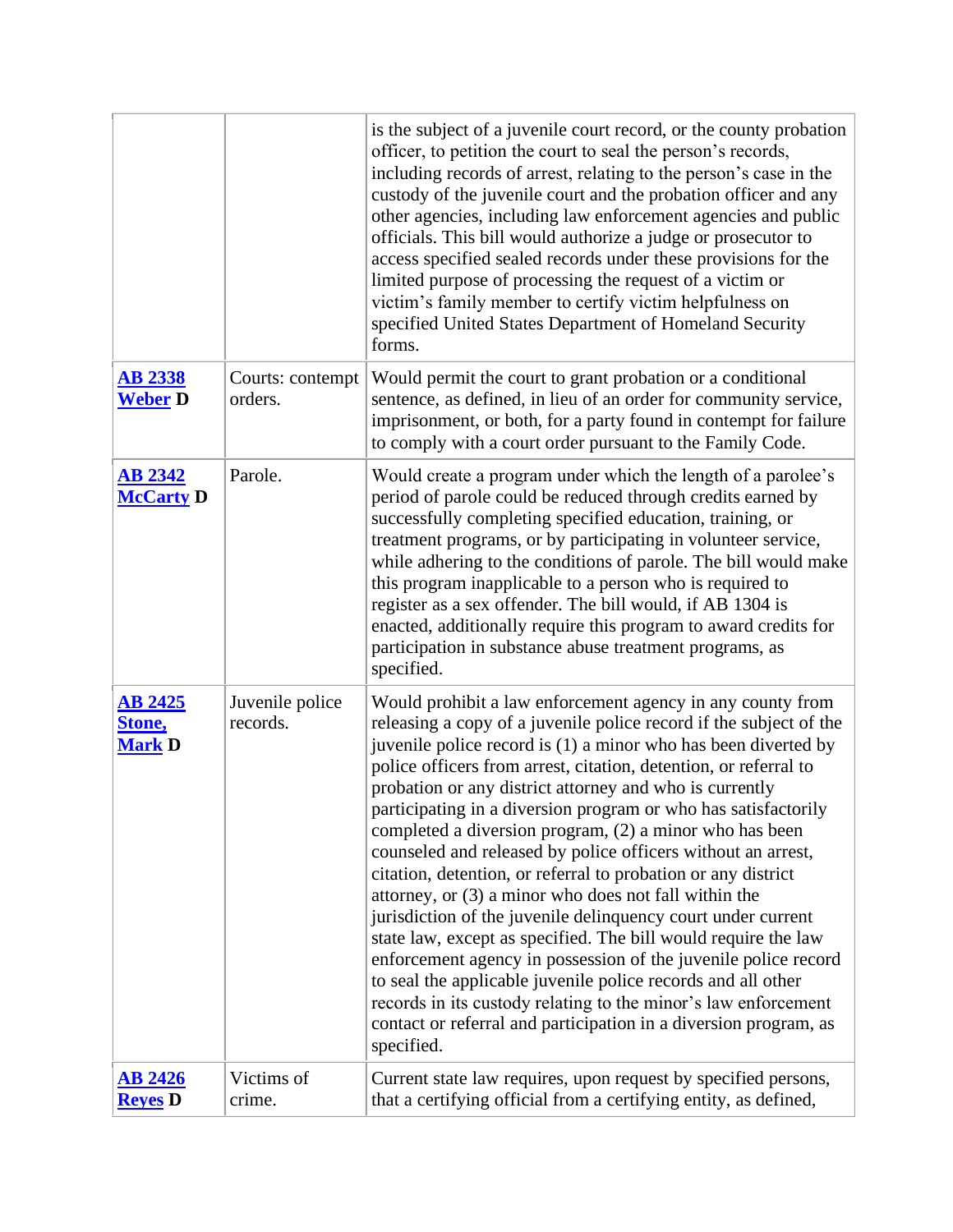|                                                   |                                                                 | certify "victim helpfulness" or "victim cooperation" on those<br>supplemental forms, respectively, when the requester was a<br>victim of a qualifying criminal activity or human trafficking,<br>and has, is, or is likely to be helpful or cooperative regarding<br>the investigation or prosecution of that qualifying criminal<br>activity, as specified. Current law requires the certifying entity<br>to process those supplemental forms within 30 days of the<br>request, unless the noncitizen is in removal proceedings, in<br>which case the certification is required to be processed within 7<br>days of the request. This bill would clarify that a certifying<br>entity includes the police department of the University of<br>California, a California State University campus, or a school<br>district. |
|---------------------------------------------------|-----------------------------------------------------------------|-------------------------------------------------------------------------------------------------------------------------------------------------------------------------------------------------------------------------------------------------------------------------------------------------------------------------------------------------------------------------------------------------------------------------------------------------------------------------------------------------------------------------------------------------------------------------------------------------------------------------------------------------------------------------------------------------------------------------------------------------------------------------------------------------------------------------|
| <b>AB 2483</b><br><b>Bauer-</b><br><b>Kahan</b> D | County jails:<br>recidivism:<br>reports.                        | Would, starting on January 1, 2023, and annually thereafter<br>until January 1, 2027, require the sheriff in each county to<br>compile and submit specified data to the Board of State and<br>Community Corrections on their anti-recidivism programs and<br>success rates in reducing recidivism. The bill would require the<br>board to annually compile a report based upon those findings<br>and submit the report to the Legislature by a specified date.                                                                                                                                                                                                                                                                                                                                                          |
| <b>AB 2512</b><br>Stone,<br><b>Mark D</b>         | Death penalty:<br>person with an<br>intellectual<br>disability. | Current law requires the court to order a hearing to determine<br>whether the defendant has an intellectual disability upon the<br>submission of a declaration by a qualified expert stating the<br>expert's opinion that the defendant is a person with an<br>intellectual disability. Current law defines "intellectual<br>disability" for these purposes as a condition of significantly<br>subaverage general intellectual functioning existing<br>concurrently with deficits in adaptive behavior and manifested<br>before 18 years of age. This bill would change the definition of<br>"intellectual disability" to include conditions that manifest<br>before the end of the developmental period, as defined by<br>clinical standards.                                                                          |
| <b>AB 2517</b><br><b>Gloria D</b>                 | Domestic<br>violence:<br>personal<br>property and<br>liens.     | Current law enacts procedures to prevent acts of domestic<br>violence, abuse, and sexual abuse and authorizes a court to<br>issue an ex parte order determining the temporary use,<br>possession, and control of real or personal property of the<br>parties and the payment of any liens or encumbrances coming<br>due during the period the order is in effect. Current law also<br>authorizes a court to issue orders based on ex parte orders,<br>including the above-described order, after notice and a hearing.<br>This bill would authorize, on and after January 1, 2022, the<br>court to issue an order determining the use, possession, and<br>control of real or personal property of the parties during the<br>period the order is in effect and the payment of any liens or                               |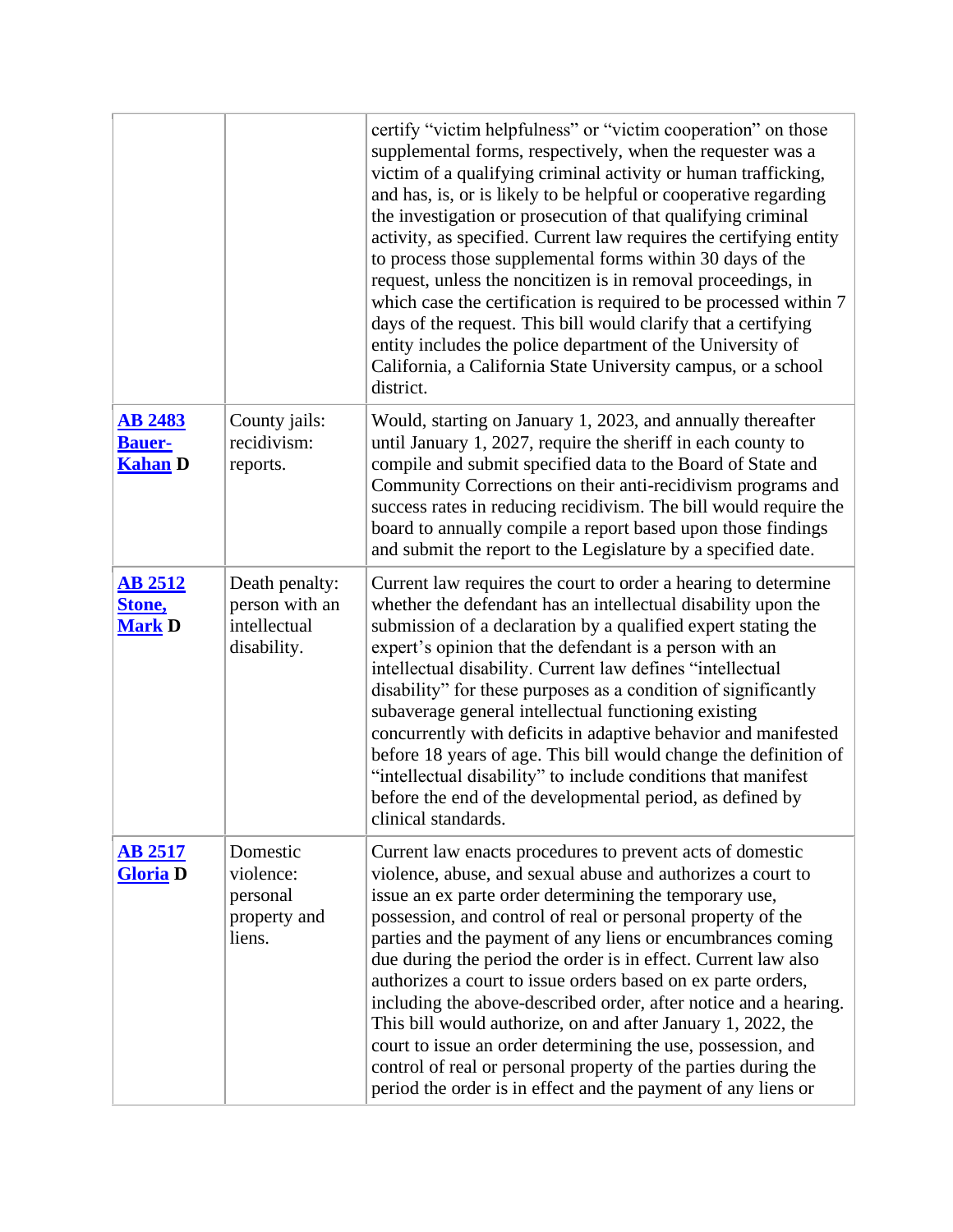|                                      |                                                     | encumbrances coming due during that period. The bill would<br>authorize the order to include a finding that specific debts were<br>incurred as the result of domestic violence and without the<br>consent of a party and would provide that this finding does not<br>affect the priority of any lien or other security interest.                                                                                                                                                                                                                                                                                                                                                                                                                                                                                                                                                                                                                                                                                                                                           |
|--------------------------------------|-----------------------------------------------------|----------------------------------------------------------------------------------------------------------------------------------------------------------------------------------------------------------------------------------------------------------------------------------------------------------------------------------------------------------------------------------------------------------------------------------------------------------------------------------------------------------------------------------------------------------------------------------------------------------------------------------------------------------------------------------------------------------------------------------------------------------------------------------------------------------------------------------------------------------------------------------------------------------------------------------------------------------------------------------------------------------------------------------------------------------------------------|
| <b>AB 2542</b><br><b>Kalra D</b>     | Criminal<br>procedure:<br>discrimination.           | Would prohibit the state from seeking a criminal conviction or<br>sentence on the basis of race, ethnicity, or national origin, as<br>specified. The bill would allow a writ of habeas corpus to be<br>prosecuted on the basis of that prohibition, and would require<br>the defendant to appear at the evidentiary hearing by video<br>unless their presence in court is needed. The bill would permit<br>a defendant to file a motion requesting disclosure of all<br>evidence relevant to a potential violation of that prohibition<br>that is in the possession or control of the prosecutor and would<br>require a court, upon a showing of good cause, to order those<br>records to be released. The bill would authorize a court that<br>finds a violation of that prohibition to impose a specified<br>remedy. The bill would apply its provisions to adjudications<br>and dispositions in the juvenile delinquency system. The bill<br>would apply its provisions only prospectively to cases in which<br>judgment has not been entered prior to January 1, 2021. |
| <b>AB 2606</b><br><b>Cervantes D</b> | Criminal justice:<br>supervised<br>release file.    | Would require each county probation department or other<br>supervising county agency to update any supervised release file<br>that is available to them on CLETS by entering any person that<br>is placed on any form of postconviction supervision within<br>their jurisdiction, as specified.                                                                                                                                                                                                                                                                                                                                                                                                                                                                                                                                                                                                                                                                                                                                                                            |
| <b>AB 2617</b><br><b>Gabriel D</b>   | Firearms: gun<br>violence<br>restraining<br>orders. | Current law allows a court to issue an order restraining an<br>individual from possessing a firearm for the duration of the<br>order. Current law allows the court to issue a temporary<br>emergency gun violence restraining order on an ex parte basis<br>if the possession of a firearm by the subject of the petition<br>poses an immediate and present danger. Existing law requires a<br>law enforcement officer who requests a temporary emergency<br>gun violence restraining order to take certain steps, including<br>filing a copy of the order with the court as soon as practicable<br>after issuance. This bill would instead require the law<br>enforcement officer to file a copy of the order with the court as<br>soon as practicable, but not later than 3 court days, after<br>issuance.                                                                                                                                                                                                                                                               |
| <b>AB 2655</b><br><b>Gipson D</b>    | Invasion of<br>privacy: first<br>responders.        | Would make it a misdemeanor for a first responder, as defined,<br>who responds to the scene of an accident or crime to capture<br>the photographic image of a deceased person for any purpose<br>other than an official law enforcement purpose or a genuine<br>public interest. By creating a new crime, the bill would impose                                                                                                                                                                                                                                                                                                                                                                                                                                                                                                                                                                                                                                                                                                                                            |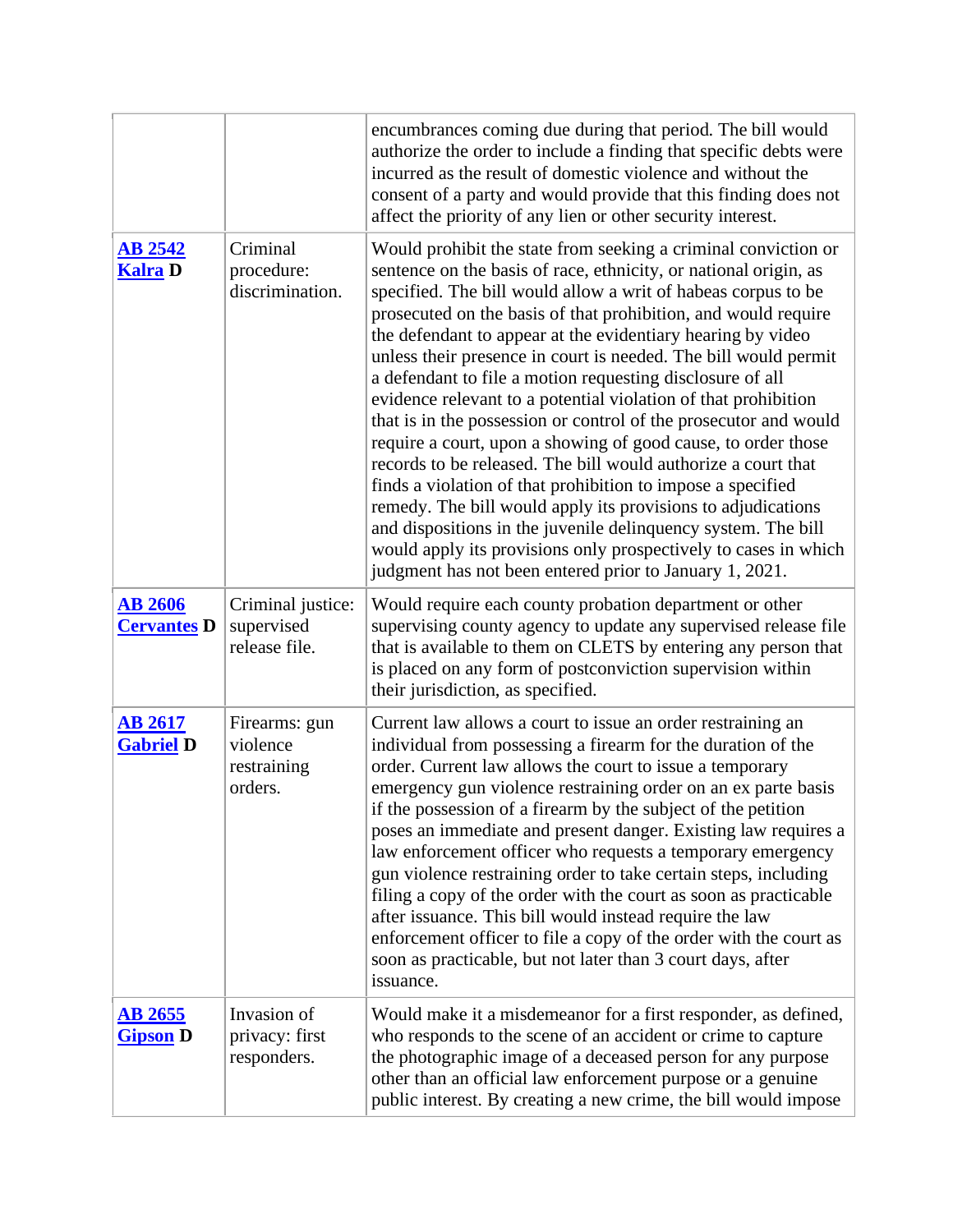|                                             |                                                                  | a state-mandated local program. The bill would require an<br>agency that employs first responders to, on January 1, 2021,<br>notify those first responders of the prohibition imposed by the<br>bill.                                                                                                                                                                                                                                                                                                                                                                                                                                                                                                                                                                                                                                                                                              |
|---------------------------------------------|------------------------------------------------------------------|----------------------------------------------------------------------------------------------------------------------------------------------------------------------------------------------------------------------------------------------------------------------------------------------------------------------------------------------------------------------------------------------------------------------------------------------------------------------------------------------------------------------------------------------------------------------------------------------------------------------------------------------------------------------------------------------------------------------------------------------------------------------------------------------------------------------------------------------------------------------------------------------------|
| <b>AB 2699</b><br><b>Santiago D</b>         | Firearms: unsafe<br>handguns.                                    | Would exempt from the prohibition on unsafe handguns, the<br>sale of a handgun to, or the purchase of a handgun by,<br>additional specified entities for use by sworn members of those<br>entities, including the California Horse Racing Board and the<br>State Department of Public Health. This bill would specify that<br>the sale of an unsafe handgun to certain specified entities and<br>members of those entities is only authorized if the handgun is<br>to be used as a service weapon by a peace officer who has<br>successfully completed the basic course prescribed by the<br>Commission on Peace Officer Standards and Training (POST)<br>and who qualifies with the handgun, as specified, at least every<br>6 months. The bill would also provide that this training<br>requirement would be satisfied by completion of other<br>specified POST training before January 1, 2021. |
| <b>AB 2741</b><br>Rubio,<br><b>Blanca</b> D | Children's<br>advocacy<br>centers.                               | Would authorize a county, in order to implement a<br>multidisciplinary response to investigate reports involving<br>child physical or sexual abuse, exploitation, or maltreatment, to<br>use a children's advocacy center that includes representatives<br>from specified disciplines and provides dedicated child-focused<br>settings for interviews and other services. The bill would<br>authorize members of a multidisciplinary team associated with<br>a children's advocacy center to share with each other<br>information in their possession concerning the child, the family<br>of the child, and the person who is the subject of the abuse or<br>neglect investigation, as specified. The bill would exempt an<br>employee or designated agent of the center from liability under<br>specified circumstances.                                                                          |
| <b>AB 2746</b><br><b>Gabriel D</b>          | Funding<br>accountability:<br>state funding for<br>homelessness. | Would require a recipient, as defined, that receives state funds<br>for specified CalWORKs programs related to homeless<br>assistance, the Housing and Disability Income Advocacy<br>Program, or state funds appropriated in the Budget Act of 2019<br>for a Whole Person Care pilot program, to submit a report<br>containing specified information regarding the use of state<br>funds to the appropriate agency. The bill would require the<br>recipient to submit that report on a form and method provided<br>by the agency annually.                                                                                                                                                                                                                                                                                                                                                         |
| <b>AB 2805</b><br><b>Eggman</b> D           | Juveniles:<br>reunification.                                     | Current law prohibits a court from ordering reunification<br>services when the child was under 5 years of age and suffered<br>severe physical abuse by a parent or guardian unless the court<br>finds, based on competent testimony, that the services are                                                                                                                                                                                                                                                                                                                                                                                                                                                                                                                                                                                                                                         |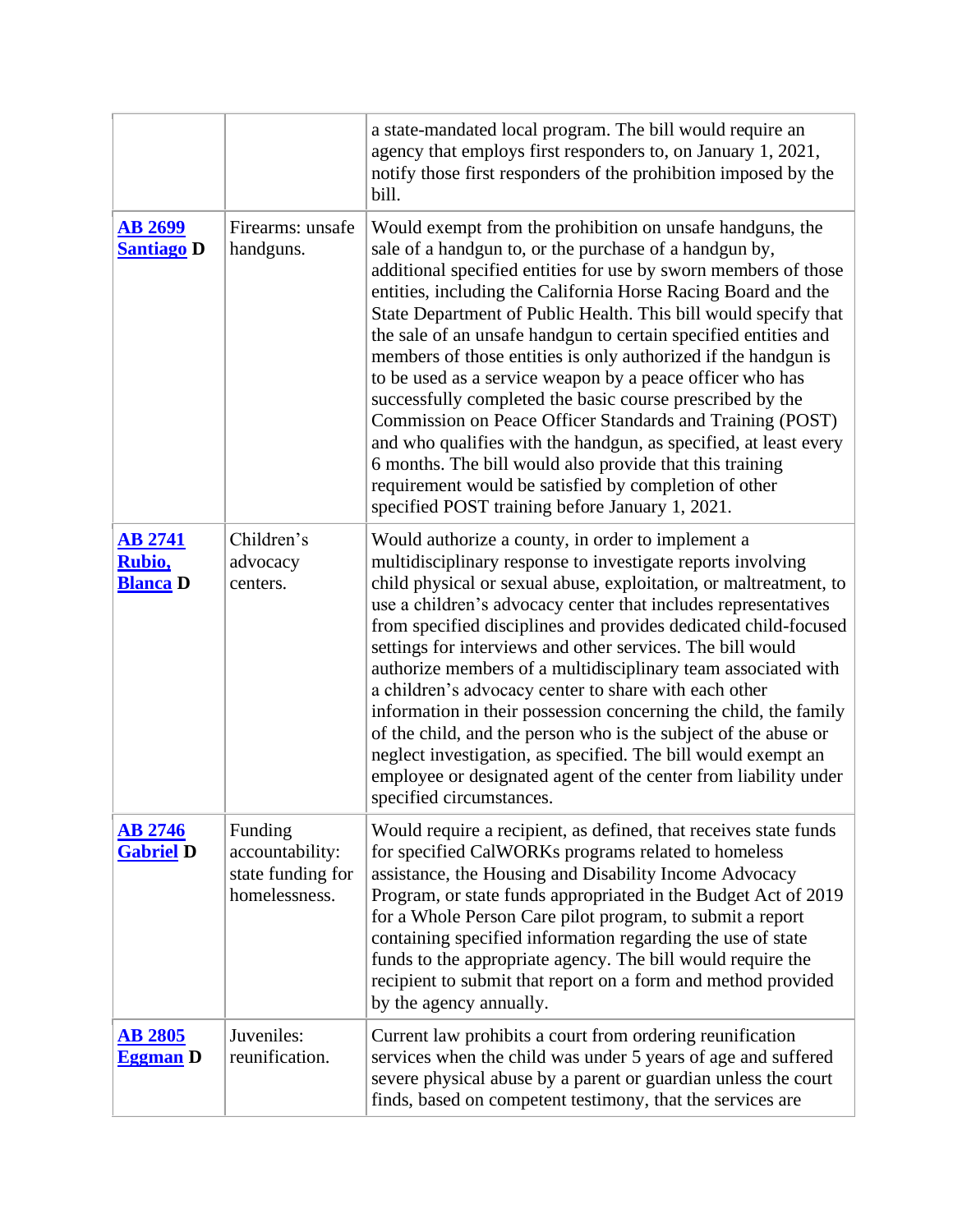|                                             |                                                           | likely to prevent reabuse or continued neglect of the child or<br>that failure to try reunification will be detrimental to the child<br>because the child is closely and positively attached to that<br>parent. This bill would instead require the court to make that<br>finding based on competent evidence.                                                                                                                                                                                                                                                                                                                                                                                                                                                                                                                                                                                                                                                                                                                                                                                                                                                                                                                                                                               |
|---------------------------------------------|-----------------------------------------------------------|----------------------------------------------------------------------------------------------------------------------------------------------------------------------------------------------------------------------------------------------------------------------------------------------------------------------------------------------------------------------------------------------------------------------------------------------------------------------------------------------------------------------------------------------------------------------------------------------------------------------------------------------------------------------------------------------------------------------------------------------------------------------------------------------------------------------------------------------------------------------------------------------------------------------------------------------------------------------------------------------------------------------------------------------------------------------------------------------------------------------------------------------------------------------------------------------------------------------------------------------------------------------------------------------|
| <b>AB 2844</b><br><b>Obernolte R</b>        | Guardians and<br>conservators:<br>duties:<br>accountings. | The Guardianship-Conservatorship Law generally establishes<br>the standards and procedures for the appointment and<br>termination of an appointment for a guardian or conservator of<br>a person, an estate, or both. Current law requires a guardian or<br>conservator to present the accounting of the assets of the estate<br>of the ward or conservatee to the court at specified intervals<br>and defines an "account statement" for these purposes to<br>include an original account statement from any institution or<br>financial institution. This bill would expand the definition of<br>"account statement" to include a verified electronic statement<br>that is certified under penalty of perjury in a specified manner.                                                                                                                                                                                                                                                                                                                                                                                                                                                                                                                                                       |
| <b>AB 2944</b><br>Stone,<br><b>Mark D</b>   | Foster care.                                              | Current law, as part of the Continuum of Care Reform (CCR),<br>requires the State Department of Social Services to implement<br>a resource family approval process, and directs counties and<br>foster family agencies, to approve resource families, as defined,<br>in lieu of licensing foster family homes, certifying foster homes<br>by foster family agencies, approving relatives and nonrelative<br>extended family members as foster care providers, and<br>approving guardians and adoptive families. Current law<br>requires a foster family agency to, and authorizes a county to,<br>conduct a reference check of a resource family applicant before<br>approval by contacting specified entities, including any foster<br>family agencies that have certified the applicant. This bill<br>would, among other things, clarify that the reference check is<br>to determine whether it is safe and appropriate approve the<br>resource family, and would require that a foster family agency<br>that has previously certified the applicant or approved the<br>applicant as a resource family to divulge information, as<br>specified, regarding the applicant within 20 business days of<br>being contacted by a foster family agency or county conducting<br>a reference check. |
| <b>AB 3043</b><br>Jones-<br><b>Sawyer D</b> | Corrections:<br>confidential<br>calls.                    | This bill would require the Department of Corrections and<br>Rehabilitationto approve an attorney's request to make<br>confidential calls, as specified. The bill would require the<br>department to provide the inmate at least 30 minutes once per<br>month, per case, to make those calls, unless the inmate or<br>attorney requests less time.                                                                                                                                                                                                                                                                                                                                                                                                                                                                                                                                                                                                                                                                                                                                                                                                                                                                                                                                           |
| <b>AB 3073</b><br><b>Wicks D</b>            | CalFresh:<br>preenrollment.                               | Would require the State Department of Social Services, no later<br>than September 1, 2022, to issue an all-county letter containing                                                                                                                                                                                                                                                                                                                                                                                                                                                                                                                                                                                                                                                                                                                                                                                                                                                                                                                                                                                                                                                                                                                                                          |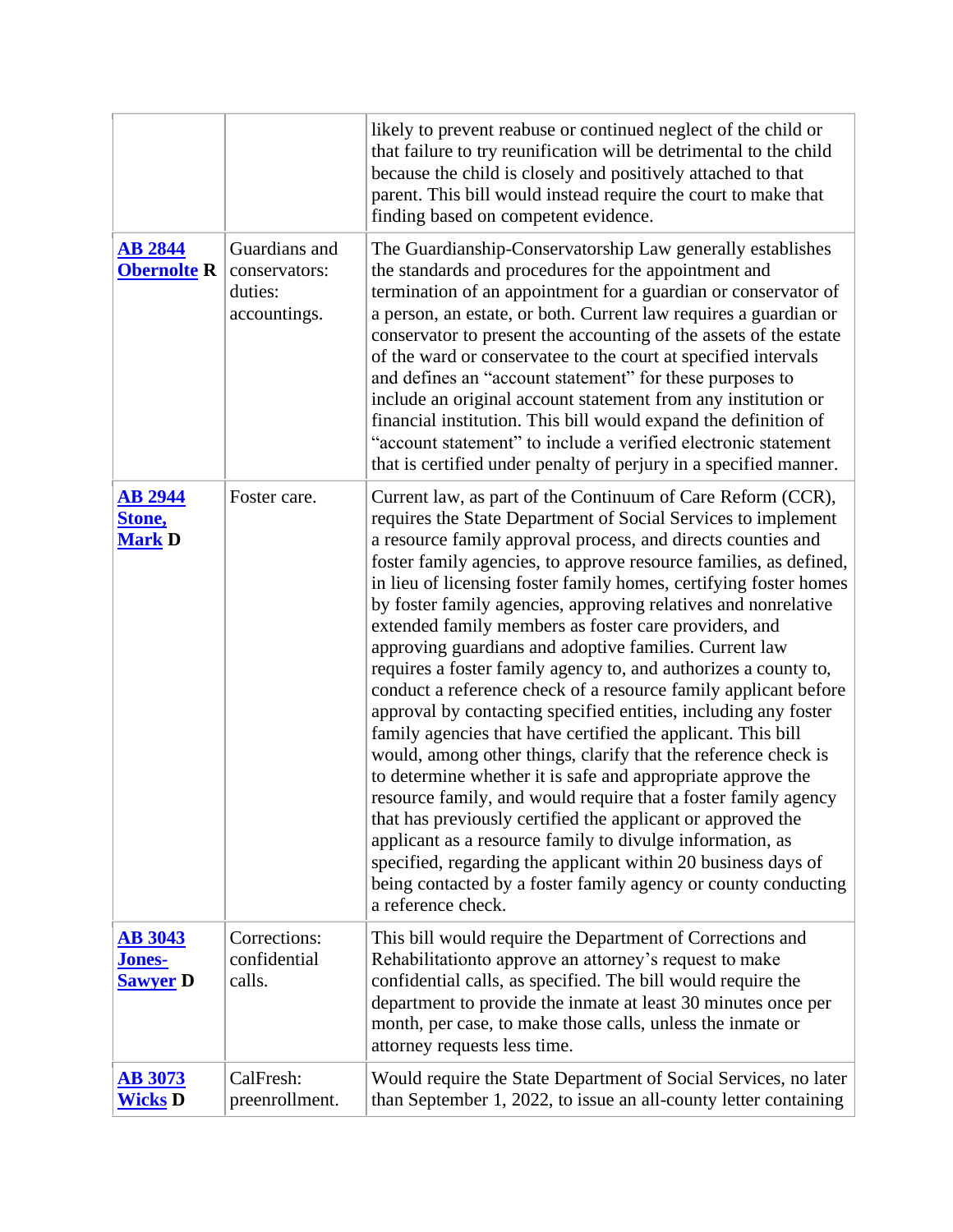|                                  |                                                                                             | recommendations and suggested methods for county human<br>services agencies to partner with the Department of Corrections<br>and Rehabilitation and county jails to enroll otherwise eligible<br>applicants for the CalFresh program to ensure that an<br>applicant's benefits may begin as soon as possible upon reentry<br>of the applicant into the community from the state prison or a<br>county jail. The bill would require the all-county letter to<br>include specified information on the benefits of enrolling<br>formerly incarcerated individuals into the CalFresh program,<br>the acceptable forms of identification needed to apply for<br>CalFresh benefits, and information on how to connect<br>individuals released from the state prison with employment or<br>employment and training opportunities.                                                                        |
|----------------------------------|---------------------------------------------------------------------------------------------|---------------------------------------------------------------------------------------------------------------------------------------------------------------------------------------------------------------------------------------------------------------------------------------------------------------------------------------------------------------------------------------------------------------------------------------------------------------------------------------------------------------------------------------------------------------------------------------------------------------------------------------------------------------------------------------------------------------------------------------------------------------------------------------------------------------------------------------------------------------------------------------------------|
| <b>AB 3099</b><br><b>Ramos</b> D | Department of<br>Justice: law<br>enforcement<br>assistance with<br>tribal issues:<br>study. | Current law establishes a Rural Indian Crime Prevention<br>Program to provide grants to local law enforcement agencies to<br>provide training to officers and to provide specified services to<br>Native American persons and communities. This bill would<br>require the department, upon an appropriation of funds by the<br>Legislature, to provide technical assistance to local law<br>enforcement agencies, as specified, and tribal governments<br>with Indian lands, relating to tribal issues, including providing<br>guidance for law enforcement education and training on<br>policing and criminal investigations on Indian lands, providing<br>guidance on improving crime reporting, crime statistics,<br>criminal procedures, and investigative tools, and facilitating<br>and supporting improved communication between local law<br>enforcement agencies and tribal governments. |
| <b>AB 3234</b><br><b>Ting D</b>  | Public Safety.                                                                              | Would authorize a judge in the superior court in which a<br>misdemeanor is being prosecuted to offer misdemeanor<br>diversion to a defendant over the objection of a prosecuting<br>attorney, except as specified. The bill would authorize the<br>judge to continue a diverted case for a period not to exceed 24<br>months and order the defendant to comply with the terms,<br>conditions, and programs the judge deems appropriate based on<br>the defendant's specific situation. The bill would require the<br>judge, at the end of the diversion period and if the defendant<br>complies with all required terms, conditions, and programs, to<br>dismiss the action against the defendant, and would deem the<br>arrest upon which diversion was imposed to have never<br>occurred, as specified.                                                                                         |
| <u>AB 3242</u><br><b>Irwin</b> D | Mental health:<br>involuntary<br>commitment.                                                | The Lanterman-Petris-Short Act authorizes the involuntary<br>commitment and treatment of persons with specified mental<br>health disorders for the protection of the persons so committed.<br>Under the act, if a person, as a result of a mental health                                                                                                                                                                                                                                                                                                                                                                                                                                                                                                                                                                                                                                          |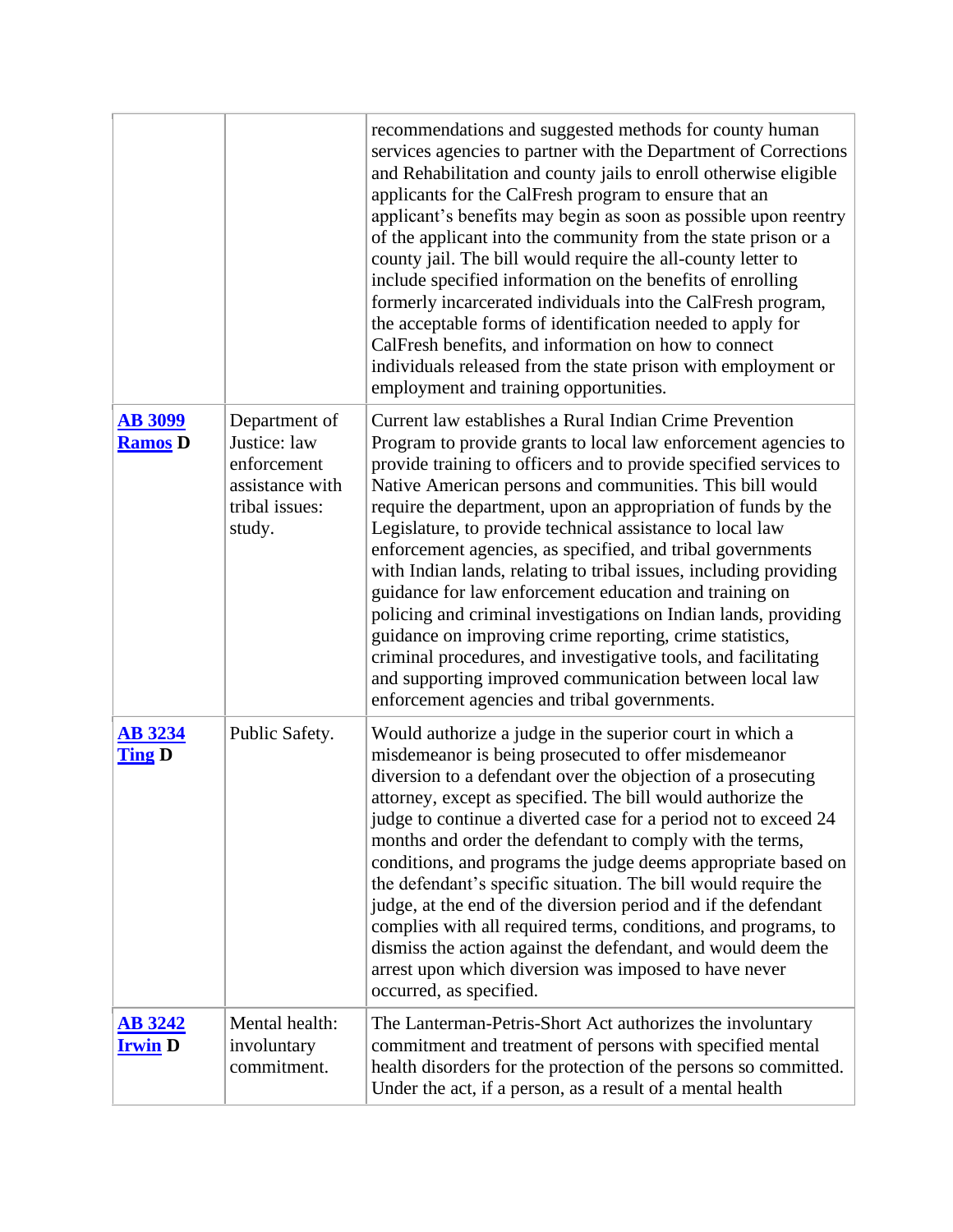|                                  |                                 | disorder, is a danger to others, or to themselves, or is gravely<br>disabled, the person may, upon probable cause, be taken into<br>custody for a period of up to 72 hours for assessment,<br>evaluation, and crisis intervention, or placement for evaluation<br>and treatment. Current law requires persons providing the<br>evaluation services to be properly qualified professionals, and<br>authorizes those professionals to provide telehealth evaluation<br>services. Current law also provides immunity from civil and<br>criminal liability for similar detention by specified licensed<br>general acute care hospitals, licensed acute psychiatric<br>hospitals, licensed professional staff at those hospitals, or any<br>physician and surgeon providing emergency medical services<br>in any department of those hospitals if various conditions are<br>met. This bill would authorize an examination, assessment, or<br>evaluation specified, required, or authorized by the above-<br>mentioned provisions to be conducted using telehealth. |
|----------------------------------|---------------------------------|---------------------------------------------------------------------------------------------------------------------------------------------------------------------------------------------------------------------------------------------------------------------------------------------------------------------------------------------------------------------------------------------------------------------------------------------------------------------------------------------------------------------------------------------------------------------------------------------------------------------------------------------------------------------------------------------------------------------------------------------------------------------------------------------------------------------------------------------------------------------------------------------------------------------------------------------------------------------------------------------------------------------------------------------------------------|
| <b>SB 132</b><br><b>Wiener D</b> | Corrections.                    | Would require the Department of Corrections and<br>Rehabilitation to, during initial intake and classification, and in<br>a private setting, ask each individual entering into the custody<br>of the department to specify the individual's gender identity<br>and sex assigned at birth, whether the individual identifies as<br>transgender, nonbinary, or intersex, and their gender pronoun<br>and honorific. The bill would prohibit the department from<br>disciplining a person for refusing to answer or not disclosing<br>complete information in response to these questions. The bill<br>would authorize a person under the jurisdiction of the<br>department to update this information. The bill would prohibit<br>staff, contractors, and volunteers of the department from failing<br>to consistently use the gender pronoun and honorific an<br>individual has specified in verbal and written communications<br>with or regarding that individual that involve the use of a<br>pronoun or honorific.                                         |
| <b>SB 145</b><br><b>Wiener</b> D | Sex offenders:<br>registration. | The Sex Offender Registration Act, requires a person convicted<br>of one of certain crimes, as specified, to register with law<br>enforcement as a sex offender while residing in California or<br>while attending school or working in California, as specified. A<br>willful failure to register, as required by the act, is a<br>misdemeanor or felony, depending on the underlying<br>offense. This bill would exempt from mandatory registration<br>under the act a person convicted of certain offenses involving<br>minors if the person is not more than 10 years older than the<br>minor and if that offense is the only one requiring the person to<br>register.                                                                                                                                                                                                                                                                                                                                                                                    |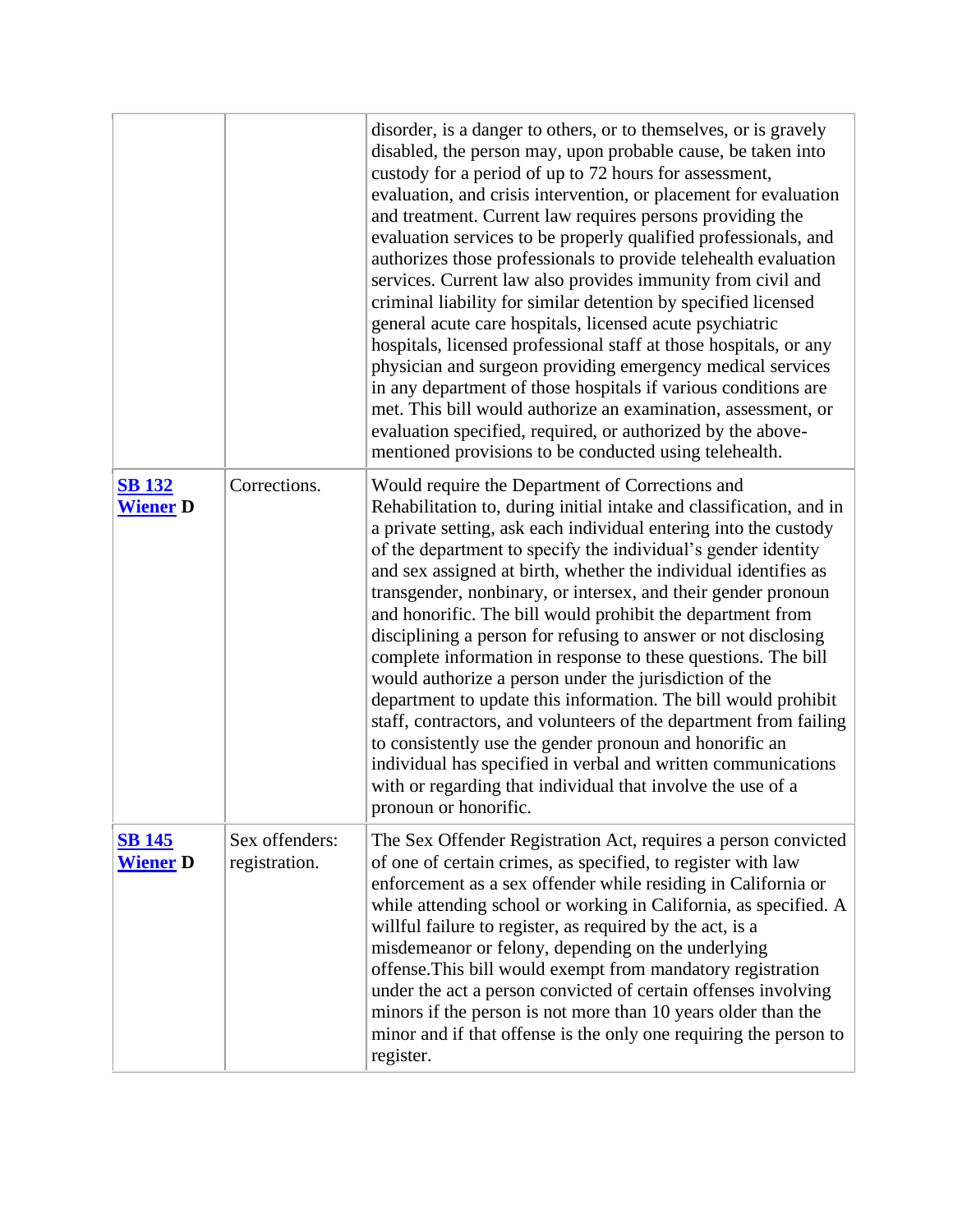| <b>SB 203</b><br><b>Bradford D</b>  | Juveniles:<br>custodial<br>interrogation.          | Current law requires, until January 1, 2025, that a youth 15<br>years of age or younger consult with legal counsel in person,<br>by telephone, or by video conference prior to a custodial<br>interrogation and before waiving any specified rights. Existing<br>law directs a court deciding the admissibility of statements<br>made by a youth 15 years of age or younger during or after a<br>custodial interrogation to consider the effects of failing to<br>provide counsel before the custodial interrogation. Current law<br>directs the Governor to convene a panel of experts to examine<br>the effects and outcomes of these provisions, including the<br>appropriate age of youth to whom these provisions should<br>apply. This bill would instead apply these provisions to a youth<br>17 years of age or younger, and would indefinitely extend the<br>operation of these provisions.                                                                            |
|-------------------------------------|----------------------------------------------------|---------------------------------------------------------------------------------------------------------------------------------------------------------------------------------------------------------------------------------------------------------------------------------------------------------------------------------------------------------------------------------------------------------------------------------------------------------------------------------------------------------------------------------------------------------------------------------------------------------------------------------------------------------------------------------------------------------------------------------------------------------------------------------------------------------------------------------------------------------------------------------------------------------------------------------------------------------------------------------|
| <b>SB 369</b><br><b>Hertzberg D</b> | Prisoners:<br>California<br>Reentry<br>Commission. | Currentlaw requires the Department of Corrections and<br>Rehabilitation to establish parole reentry and assessment<br>programs for inmates in state prison, in order to assess the<br>inmate prior to release and to assist with the inmate's reentry<br>into the community while on parole. Current law establishes<br>the California Reentry and Enrichment Grant Program to<br>provide grants to community-based programs that provide<br>rehabilitative services to incarcerated individuals. This bill<br>would, subject to an appropriation by the Legislature for these<br>purposes, establish the California Reentry Commission within<br>the department, to be cochaired by the Secretary of the<br>Department of Corrections and Rehabilitation and a formerly<br>incarcerated individual to be appointed to the commission by<br>the Governor. The bill would specify the members of the<br>commission and require the commission to meet once every 2<br>months.    |
| <b>SB 388</b><br><b>Galgiani</b> D  | Missing persons:<br>reports: local<br>agencies.    | Current law requires all local police and sheriffs' departments<br>to accept reports of missing persons without delay and to use a<br>specified form in order to obtain the release of dental or<br>skeletal X-ray records, as provided. If the missing person is<br>under 21 years of age, or the person is determined to be at risk,<br>existing law requires the police department or sheriff's<br>department to broadcast a "Be On the Lookout" bulletin and to<br>transmit the report to the Department of Justice, as provided.<br>Under current law, these requirements are not operative in a<br>local jurisdiction if the governing body of a local agency<br>adopts a resolution expressly making these requirements<br>inoperative. This bill would delete the authorization to make<br>the reporting requirements inoperative in a local jurisdiction by<br>resolution, thereby making those requirements mandatory and<br>imposing a state-mandated local program. |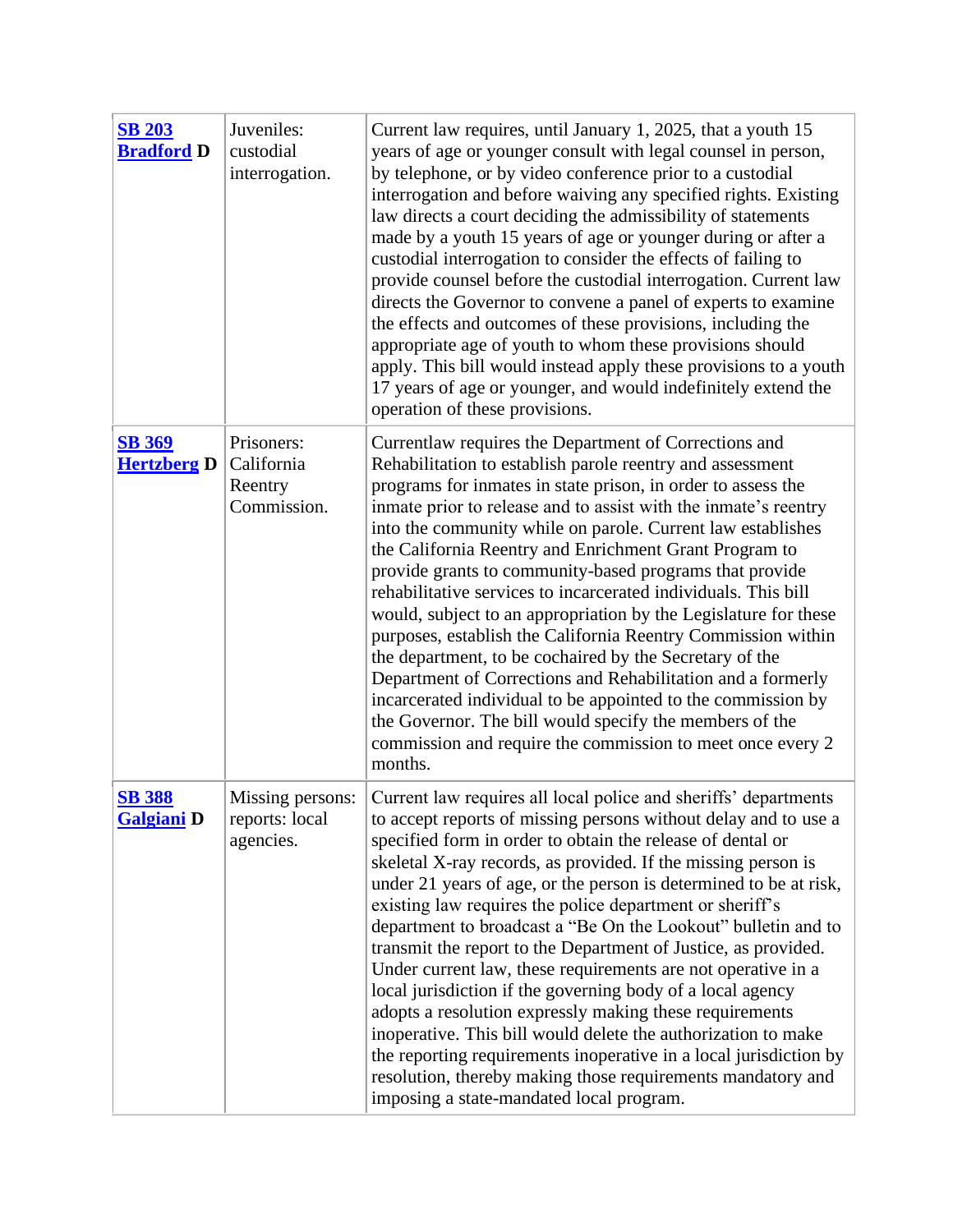| <b>SB 480</b><br><b>Archuleta</b> D                             | Law<br>enforcement<br>uniforms.                                                      | Current law prohibits the wearing of a military uniform, as<br>specified, by any person not authorized to wear that<br>uniform. This bill would prohibit, with certain exceptions, a law<br>enforcement agency from authorizing or allowing its<br>employees to wear a uniform that is made from a camouflage<br>printed or patterned material or a uniform that is substantially<br>similar, as described, to a uniform of the United States Armed<br>Forces or state active militia.                                                                                                                                                                                                                                                                                                                                                                                                                                                                                            |
|-----------------------------------------------------------------|--------------------------------------------------------------------------------------|-----------------------------------------------------------------------------------------------------------------------------------------------------------------------------------------------------------------------------------------------------------------------------------------------------------------------------------------------------------------------------------------------------------------------------------------------------------------------------------------------------------------------------------------------------------------------------------------------------------------------------------------------------------------------------------------------------------------------------------------------------------------------------------------------------------------------------------------------------------------------------------------------------------------------------------------------------------------------------------|
| <b>SB 629</b><br><b>McGuire D</b>                               | Public peace:<br>media access.                                                       | Would, if peace officers close the immediate area surrounding<br>any emergency field command post or establish any other<br>command post, police line, or rolling closure at a<br>demonstration, march, protest, or rally where individuals are<br>engaged primarily in constitutionally protected activity, as<br>described, require that a duly authorized representative of any<br>news service, online news service, newspaper, or radio or<br>television station or network, as described, be allowed to enter<br>those closed areas and would prohibit a peace officer or other<br>law enforcement officer from intentionally assaulting,<br>interfering with, or obstructing a duly authorized representative<br>who is gathering, receiving, or processing information for<br>communication to the public.                                                                                                                                                                |
| <b>SB 723</b><br><b>Jones R</b>                                 | Firearms:<br>prohibited<br>persons.                                                  | Current law makes it a crime for a person to own or possess a<br>firearm if the person has an outstanding warrant for a felony or<br>a warrant for one of several specified misdemeanors. Current<br>law makes these crimes inapplicable to a person who did not<br>have knowledge of the outstanding warrant. This bill would<br>expressly clarify that this crime is committed if the person has<br>an outstanding warrant for a felony or specified misdemeanor<br>and has knowledge of the outstanding warrant.                                                                                                                                                                                                                                                                                                                                                                                                                                                               |
| <b>SB 823</b><br>Committee<br>on Budget<br>and Fiscal<br>Review | Juvenile justice<br>realignment:<br>Office of Youth<br>and Community<br>Restoration. | Current law establishes the Division of Juvenile Justice within<br>the Department of Corrections and Rehabilitation to operate<br>facilities to house specified juvenile offenders. Current law,<br>commencing July 1, 2020, establishes the Department of Youth<br>and Community Restoration in the California Health and<br>Human Services Agency and vests the Department of Youth<br>and Community Restoration with all the powers, functions,<br>duties, responsibilities, obligations, liabilities, and jurisdiction<br>of the Division of Juvenile Justice. An existing executive order<br>delays the deadline for transferring the Division of Juvenile<br>Justice to the Department of Youth and Community<br>Restoration from July 1, 2020, to July 1, 2021, inclusive. This<br>bill would repeal the provisions that would have created the<br>Department of Youth and Community Restoration and the<br>provisions that would have transferred the responsibilities of |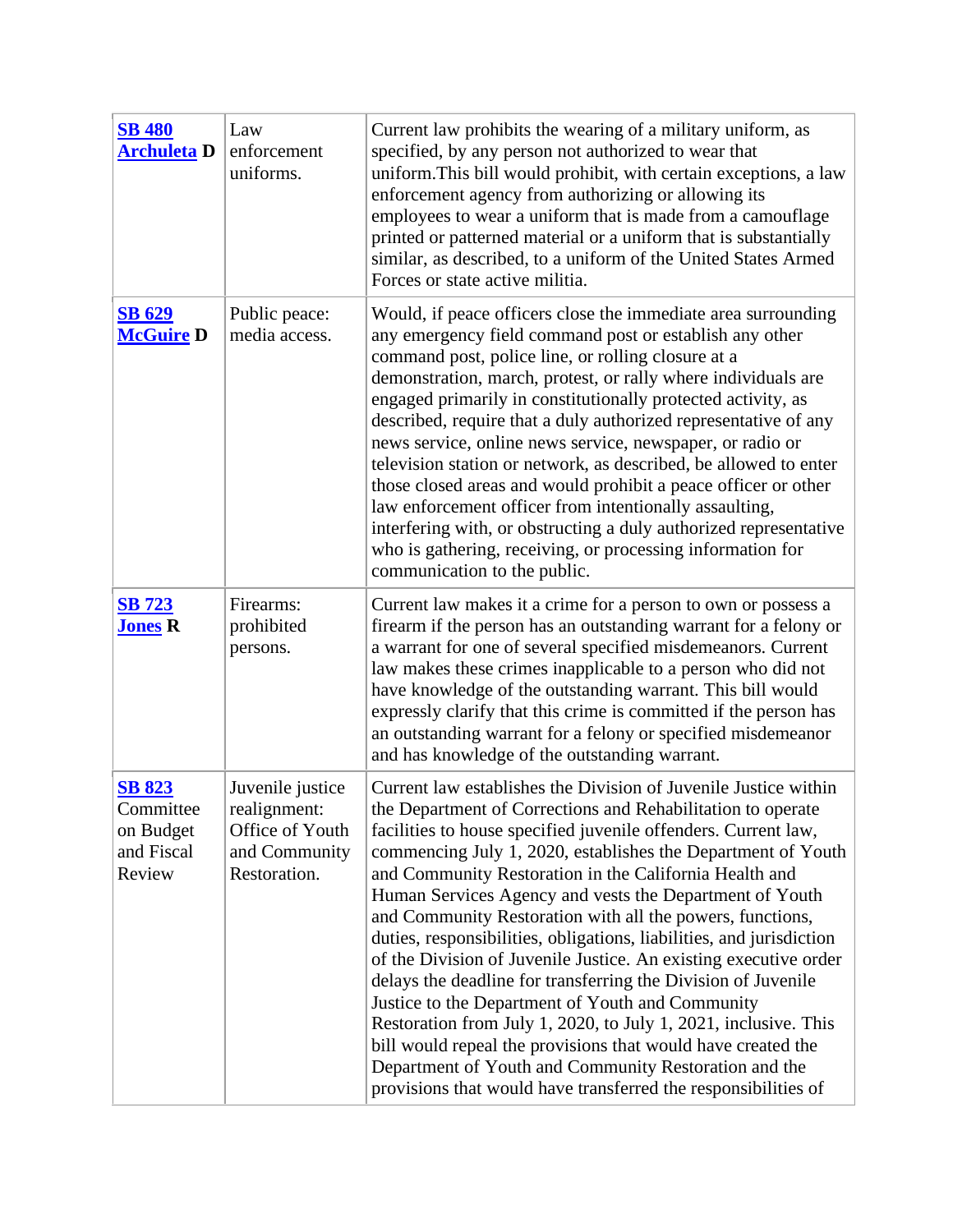|                                     |                                                                                                                             | the Division of Juvenile Justice to that department. Among<br>other things, the bill would, commencing July 1, 2021, prohibit<br>further commitment of wards to the Division of Juvenile<br>Justice, except as specified, and would require that all wards<br>committed to the division prior to that date remain within the<br>custody of the division until the ward is discharged, released,<br>or transferred.                                                                                                                                                                                                                                                                                                                                                                                                                                                                                                                                                                                                               |
|-------------------------------------|-----------------------------------------------------------------------------------------------------------------------------|----------------------------------------------------------------------------------------------------------------------------------------------------------------------------------------------------------------------------------------------------------------------------------------------------------------------------------------------------------------------------------------------------------------------------------------------------------------------------------------------------------------------------------------------------------------------------------------------------------------------------------------------------------------------------------------------------------------------------------------------------------------------------------------------------------------------------------------------------------------------------------------------------------------------------------------------------------------------------------------------------------------------------------|
| <b>SB 860</b><br><b>Beall D</b>     | Foster Youth<br><b>Services</b><br>Coordinating<br>Program:<br>postsecondary<br>education<br>financial aid<br>applications. | As part of the Foster Youth Services Coordinating Program,<br>current law authorizes a county office of education, or a<br>consortium of county offices of education, to apply to the<br>Superintendent for grant funding to operate an education-based<br>foster youth services coordinating program. As a condition of<br>receiving funds, existing law requires a program to develop and<br>implement a foster youth services plan that includes, among<br>other things, a description of how the local program will<br>facilitate coordination with local postsecondary educational<br>institutions to ensure foster youth pupils meet admission<br>requirements and access programs that support their<br>matriculation needs. This bill would require the plan to also<br>describe how the program will coordinate efforts to ensure, to<br>the extent possible, the completion of the Free Application for<br>Federal Student Aid or the California Dream Act Application<br>for foster youth pupils who are in grade 12. |
| <b>SB 905</b><br><b>Archuleta D</b> | Criminal history<br>information<br>requests.                                                                                | This bill would establish procedures for individuals,<br>organizations, and agencies to request a fingerprint-based<br>criminal history information check from the Department of<br>Justice. This bill would establish a process for communication<br>between the department and the Federal Bureau of<br>Investigation and require a department response to the<br>requesting individual, organization, or agency.                                                                                                                                                                                                                                                                                                                                                                                                                                                                                                                                                                                                              |
| <b>SB 907</b><br><b>Archuleta</b> D | Child abuse or<br>neglect<br>investigation:<br>military<br>notification.                                                    | Would require a county child welfare department investigating<br>a case of child abuse or neglect to determine if the parent or<br>guardian is an active duty member of the Armed Forces of the<br>United States. The bill would authorize the county child<br>welfare department to develop and adopt memoranda of<br>understanding with military installations that would govern the<br>investigation of allegations of child abuse or neglect against<br>active duty service members, as specified. The bill would<br>specify that these provisions do not limit or change the<br>responsibilities of a county child welfare department with<br>respect to investigations of, or responses to, allegations of<br>abuse or neglect.                                                                                                                                                                                                                                                                                            |
| <b>SB 909</b><br><b>Dodd D</b>      | Emergency<br>vehicles.                                                                                                      | This bill would authorize an emergency vehicle to be equipped<br>with a "Hi-Lo" audible warning sound and would authorize the                                                                                                                                                                                                                                                                                                                                                                                                                                                                                                                                                                                                                                                                                                                                                                                                                                                                                                    |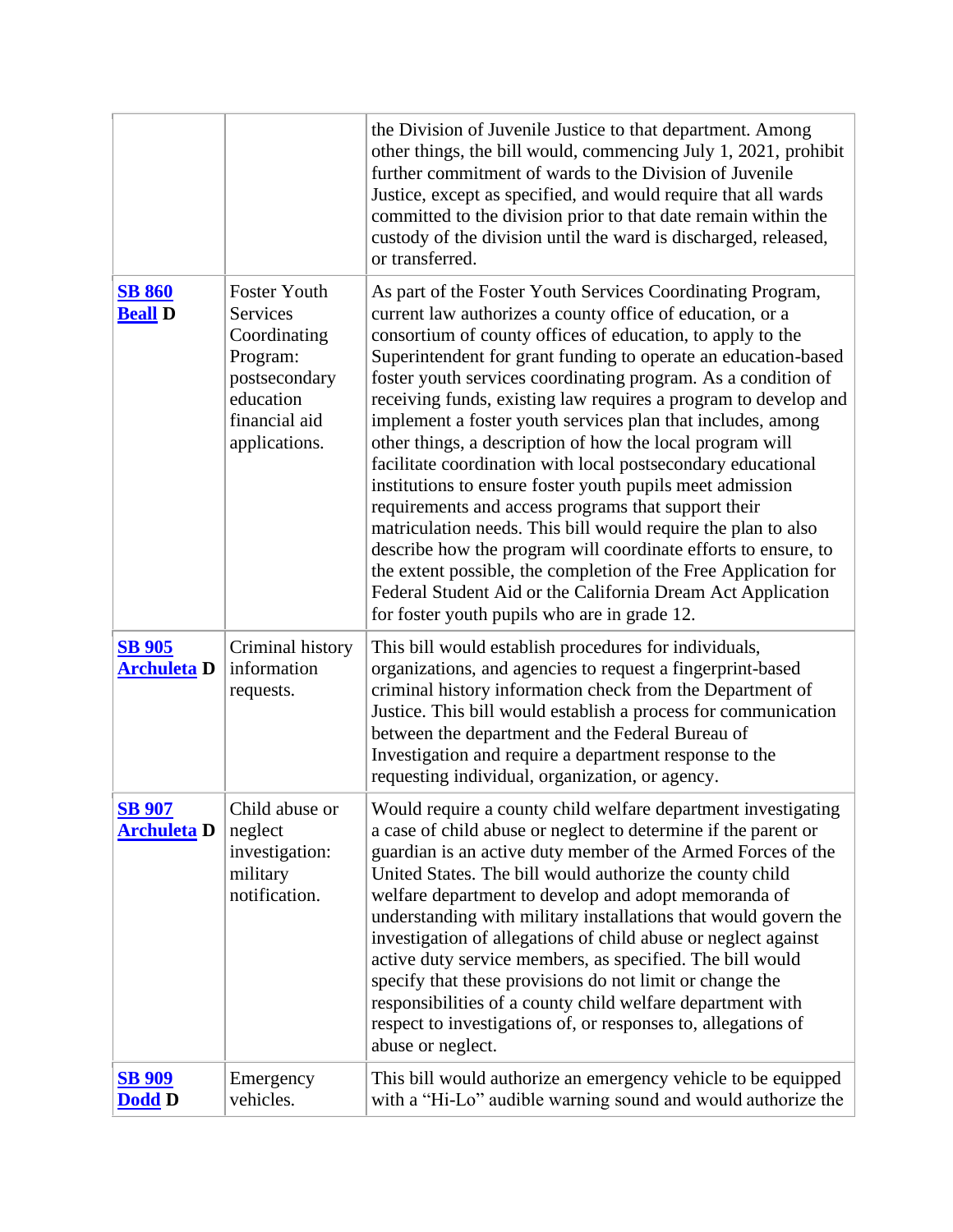|                                    |                                                           | "Hi-Lo" to be used solely for the purpose of notifying the<br>public of an immediate need to evacuate.                                                                                                                                                                                                                                                                                                                                                                                                                                                                                                                                                                                                                                                                                                                                                                                                                                                                                                                                                                                                                                                                                                                                                                                                                              |
|------------------------------------|-----------------------------------------------------------|-------------------------------------------------------------------------------------------------------------------------------------------------------------------------------------------------------------------------------------------------------------------------------------------------------------------------------------------------------------------------------------------------------------------------------------------------------------------------------------------------------------------------------------------------------------------------------------------------------------------------------------------------------------------------------------------------------------------------------------------------------------------------------------------------------------------------------------------------------------------------------------------------------------------------------------------------------------------------------------------------------------------------------------------------------------------------------------------------------------------------------------------------------------------------------------------------------------------------------------------------------------------------------------------------------------------------------------|
| <b>SB 912</b><br><b>Beall D</b>    | California<br>Fostering<br>Connections to<br>Success Act. | Under this bill, a nonminor dependent who turned 21 years of<br>age between March 4, 2020, and June 30, 2021, inclusive,<br>would be eligible to continue receiving extended foster care<br>support through June 30, 2021.                                                                                                                                                                                                                                                                                                                                                                                                                                                                                                                                                                                                                                                                                                                                                                                                                                                                                                                                                                                                                                                                                                          |
| <b>SB 1064</b><br><b>Skinner D</b> | Prisons:<br>confidential<br>informants.                   | Would prohibit an employee of, or private entity under contract<br>with, the Department of Corrections and Rehabilitation from<br>finding any state prisoner guilty of a rules violation if that<br>finding or decision is based on, or relies on, in whole or in part,<br>any information from an in-custody confidential informant that<br>is neither corroborated nor reliable. The bill would additionally<br>prohibit an employee of, or private entity under contract with,<br>the Board of Parole Hearings from making a finding or<br>decision about any state prisoner that is based on, or relies on,<br>in whole or in part, uncorroborated allegations from an in-<br>custody confidential informant that have not been found true<br>following a disciplinary hearing at which the subject was<br>provided notice, among other requirements. The bill would<br>require a state prisoner to receive, 10 days before these types of<br>proceedings, a summary notice of any information provided by<br>an in-custody confidential informant that may be used in the<br>decision that includes, among other things, the actual or<br>approximate date the information was provided to the<br>department. The bill would define when information from an<br>in-custody confidential informant is corroborated or reliable. |
| <b>SB 1126</b><br><b>Jones R</b>   | Juvenile court<br>records.                                | This bill would additionally authorize those records to be<br>accessed, inspected, or utilized by the probation department,<br>the prosecuting attorney, counsel for the minor, and the court<br>for the purpose of assessing the minor's competency in the<br>proceedings on a subsequent petition against the minor if the<br>issue of competency has been raised in those proceedings.                                                                                                                                                                                                                                                                                                                                                                                                                                                                                                                                                                                                                                                                                                                                                                                                                                                                                                                                           |
| <b>SB 1141</b><br><b>Rubio D</b>   | Domestic<br>violence:<br>coercive control.                | Current law authorizes a court to issue an ex parte order<br>enjoining a party from engaging in specified acts against<br>another party, including threatening or harassing that party or<br>disturbing their peace, and, in the discretion of the court,<br>against other named family or household members. A violation<br>of this court order constitutes contempt of court, which is<br>punishable as a misdemeanor. This bill would define<br>"disturbing the peace of the other party" as conduct that<br>destroys the mental or emotional calm of the other party, as<br>specified.                                                                                                                                                                                                                                                                                                                                                                                                                                                                                                                                                                                                                                                                                                                                          |